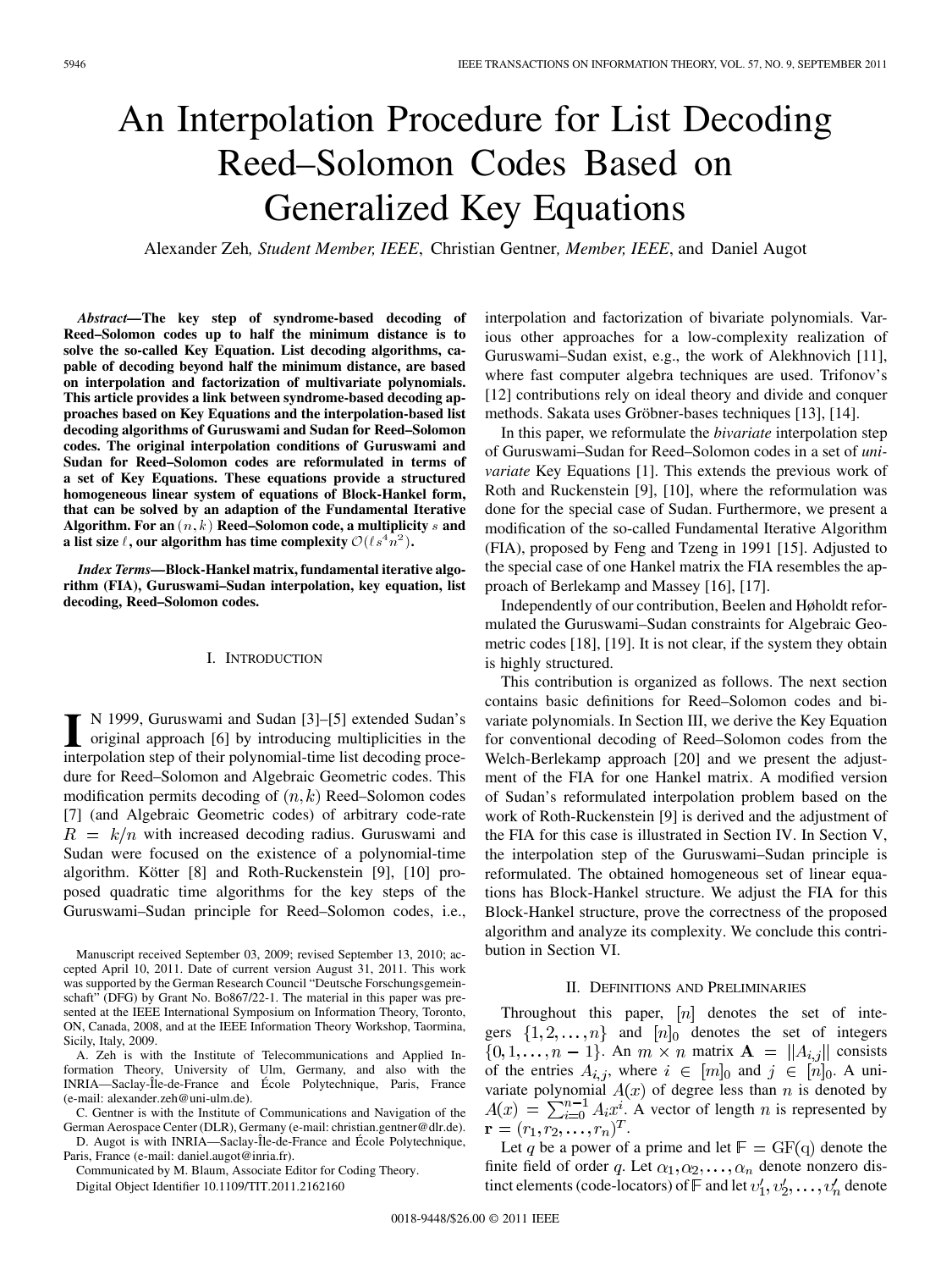nonzero elements (column-multipliers), the associated evaluation map ev is

$$
\text{ev}: \begin{array}{ll}\n\mathbb{F}[x] & \to \\
f(x) & \mapsto \\
\text{(v'_1f(\alpha_1), v'_2f(\alpha_2), \dots, v'_n f(\alpha_n))}.\n\end{array} \tag{1}
$$

The associated Generalized Reed–Solomon code  $\mathcal{GRS}(n, k)$  of length n and dimension k is [21]

$$
\mathcal{GRS}(n,k) = \{ \mathbf{c} = \text{ev}(f(x)) : f(x) \in \mathbb{F}_k[x] \} \tag{2}
$$

where  $\mathbb{F}_k[x]$  denotes the set of all univariate polynomials with degree less than  $k$ . Generalized Reed–Solomon codes are MDS codes with minimum distance  $d = n - k + 1$ . The dual of a Generalized Reed–Solomon is also a Generalized Reed–Solomon code with the same code locators and column multipliers  $v_1, v_2, \ldots, v_n$ , where  $\sum_{i=1}^n v'_i v_i \alpha_i^j = 0, j \in [n-1]_0$ . The explicit form of the column multipliers is [22]

$$
\upsilon_i = \frac{1}{\upsilon_i'} \cdot \frac{1}{\prod_{j \neq i} (\alpha_i - \alpha_j)}, \quad i \in [n]. \tag{3}
$$

We will take advantage of structured matrices and therefore we recall the definition of a Hankel matrix in the following.

*Definition 1 (Hankel Matrix)*: An  $m \times n$  Hankel matrix  $S =$  $||S_{i,j}||$  is a matrix, where  $S_{i,j} = S_{i-1,j+1}$  for all  $i \in [m-1]$ and  $j \in [n-1]_0$  holds.

Let us recall some properties of bivariate polynomials in  $F[x,y].$ 

*Definition 2 (Weighted Degree):* Let the polynomial be in  $\mathbb{F}[x, y]$ . Then, the -weighted degree of  $A(x, y)$ , denoted by  $w \deg_{w \times w}$ , is the maximum over all  $iw_x + jw_y$  such that  $A_i^{(j)} \neq 0$ .

*Definition 3 (Multiplicity and Hasse Derivative [23]):* Let  $A(x,y) = \sum_{i,j} A_i^{(j)} x^i y^j$  be a polynomial in  $\mathbb{F}[x,y]$ . Let . A bivariate polynomial  $A(x, y)$  has at least multiplicity s in the point  $(\alpha, \beta)$ , denoted by

$$
\text{mult}(A(x, y), (\alpha, \beta)) \ge s \tag{4}
$$

if the coefficients  $\bar{A}_i^{(j)}$  are zero for all  $i + j < s$ . Furthermore, the  $(a, b)$ th Hasse derivative of the polynomial  $A(x, y)$  in the point  $(\alpha, \beta)$  is

$$
A^{[a,b]}(\alpha,\beta) = \sum_{i \ge a, j \ge b} \binom{i}{a} \binom{j}{b} A_i^{(j)} \alpha^{i-a} \beta^{j-b} \tag{5}
$$

Let  $A^{[b]}(x, y) = A^{[0,b]}(x, y)$  denote the bth Hasse derivative of  $A(x, y)$  with respect to the variable y.

We will use the inner product for bivariate polynomials to describe our algorithms.

*Definition 4 (Inner Product):* Let two polynomials and in  $\mathbb{F}[x,y]$  be given. The inner product  $\langle A(x,y), B(x,y) \rangle$  of  $A(x, y)$  and  $B(x, y)$  is defined by  $\sum_{i,j} A_i^{(j)} B_i^{(j)}$ .

## III. WELCH-BERLEKAMP AS LIST-ONE DECODER AND THE FUNDAMENTAL ITERATIVE ALGORITHM

#### *A. Syndrome-Based Decoding of Reed–Solomon Codes*

Let  $e = (e_1, e_2, \ldots, e_n)$  denote the error word and let  $\mathcal J$ be the set of error locations (that is  $e_j \neq 0 \Leftrightarrow j \in \mathcal{J}$ ). Let  $\tau = \lfloor (n-k)/2 \rfloor$ . It is well known that a  $\mathcal{GRS}(n,k)$  code can recover uniquely any error pattern if and only if  $|\mathcal{J}| \leq \tau$ . The  $n-k$  syndrome coefficients  $S_0, S_1, \ldots, S_{n-k-1}$  depend only on the error word e and the associated syndrome polynomial  $S(x)$  is defined by [22]

$$
S(x) = \sum_{i=0}^{n-k-1} S_i x^i \equiv \sum_{j=1}^n \frac{e_j v_j}{1 - \alpha_j x} \bmod x^{n-k}.
$$

The error-locator polynomial is  $\Lambda(x) = \prod_{i \in \mathcal{I}} (1 - \alpha_i x)$  and the error-evaluator polynomial  $\Omega(x)$  is  $\alpha_i x$ ). They are related by the Key Equation:

$$
\frac{\Omega(x)}{\Lambda(x)} \equiv S(x) \bmod x^{n-k}.
$$
 (6)

The main steps for conventional decoding up to half the minimum distance are:

- 1) Calculate the syndrome polynomial  $S(x)$  from the received word  $\mathbf{r} = \mathbf{c} + \mathbf{e}$ .
- 2) Solve (6) for the error-locator polynomial  $\Lambda(x)$  and determine its roots.
- 3) Compute  $\Omega(x)$  and then determine the error values.

## *B. Derivation of the Key Equation From Welch-Berlekamp*

We derive the classical Key Equation (6) from the simplest interpolation based decoding algorithm, reported as the "Welch-Berlekamp" decoding algorithm in [24]–[26]. We provide a simpler representation than in [20] and give a polynomial derivation of the Key Equation.

Consider a  $\mathcal{GRS}(n, k)$  code with support set  $\alpha_1, \alpha_2, \dots, \alpha_n$ , multipliers  $v'_1, v'_2, \ldots, v'_n$  and dimension k. The Welch-Berlekamp approach is based on the following lemma [27, Ch. 5.2].

*Lemma 1 (List-One Decoder):* Let  $\mathbf{c} = \text{ev}(f(x))$  be a codeword of a  $\mathcal{GRS}(n,k)$  code and let  $\mathbf{r} = \mathbf{c} + \mathbf{e} = (r_1, r_2, \dots, r_n)$ be the received word. We search for a polynomial  $Q(x, y) =$  $Q^{(0)}(x) + Q^{(1)}(x)y$  in  $\mathbb{F}[x, y]$  such that:

- 1)  $Q(x, y) \neq 0$ ,
- 2)  $Q(\alpha_i, r_i/v_i') = 0 \quad \forall i \in [n],$
- 3)  $\text{wdeg}_{1,k-1}Q(x,y) < n \tau$ .

If c has distance less than or equal to  $|(n-k)/2|$  from the received word **r**, then  $f(x) = -Q^{(0)}(x)/Q^{(1)}(x)$ . Let us connect Lemma 1 to (6).

*Proposition 1 (Univariate Reformulation):* Let be the Lagrange interpolation polynomial, such that holds. Let  $G(x) = \prod_{i=1}^{n} (x - \alpha_i)$ . Then  $Q(x,y) = Q^{(0)}(x) + Q^{(1)}(x)y$  satisfies Conditions 2)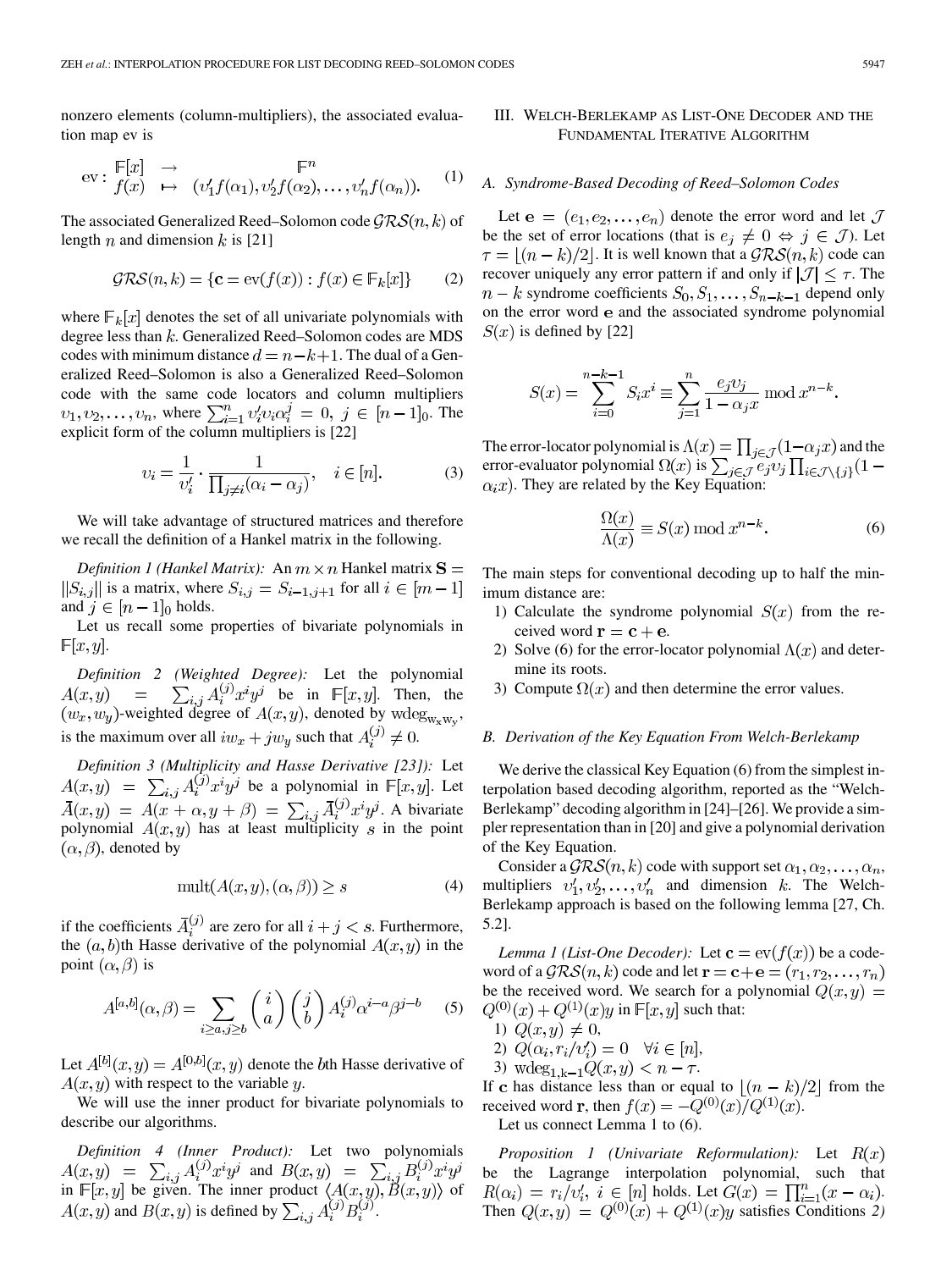$$
Q(x, R(x)) = B(x) \cdot G(x) \tag{7}
$$

and deg  $B(x) < n - k - \tau$ .

Let  $N_t = n - \tau - t(k - 1), t = 0, 1$ . Define the following reciprocal polynomials:

$$
\overline{R}(x) = x^{n-1} \cdot R(x^{-1}),
$$
\n
$$
\overline{G}(x) = x^n \cdot G(x^{-1}) = \prod_{i=1}^n (1 - \alpha_i x),
$$
\n
$$
\Omega(x) = x^{\deg B(x)} \cdot B(x^{-1}),
$$
\n
$$
\Lambda^{(t)}(x) = x^{N_t - 1} \cdot Q^{(t)}(x^{-1}).
$$
\n(8)

Inverting the order of the coefficients of (7) leads to:

$$
x^{n-\tau+n-k-1} \left( Q^{(0)}(x^{-1}) + Q^{(1)}(x^{-1}) \cdot R(x^{-1}) \right) = \Omega(x) \cdot \overline{G}(x).
$$

With (8), we obtain:

$$
x^{n-k}\Lambda^{(0)}(x) + \Lambda^{(1)}(x) \cdot \overline{R}(x) = \Omega(x) \cdot \overline{G}(x),
$$

which we can consider modulo  $x^{n-k}$ . We obtain

$$
\Lambda^{(1)}(x) \cdot \overline{R}(x) \equiv \Omega(x) \cdot \overline{G}(x) \bmod x^{n-k}.
$$
 (9)

Since  $G(0) \neq 0$ , we can define the formal power series  $\overline{R}(x)/\overline{G}(x)$ :

$$
\frac{\overline{R}(x)}{\overline{G}(x)} = \sum_{i=0}^{\infty} S_i x^i = S(x). \tag{10}
$$

Using the column multipliers (3) for the dual code, it can be verified that  $S(x)$  is the series of syndromes with

$$
S_i = \sum_{j=1}^{n} v_j r_j \alpha_j^i.
$$
 (11)

Thus, dividing (9) by  $\overline{G}(x)$ , we obtain

$$
S(x) \cdot \Lambda^{(1)}(x) \equiv \Omega(x) \bmod x^{n-k}
$$
 (12)

which corresponds to the classical Key Equation (6). The syndrome polynomial is  $S(x) \bmod x^{n-k}$ , and  $\Lambda^{(1)}(x)$  is the errorlocator polynomial  $\Lambda(x)$ .

In the case of  $\tau$  errors, we consider only the terms of the Key Equation of degree greater than  $n - k - \tau$  and we get the following homogeneous linear system of equations:

$$
\begin{pmatrix}\nS_0 & S_1 & \dots & S_{\tau} \\
S_1 & S_2 & \dots & S_{\tau+1} \\
\vdots & \vdots & \ddots & \vdots \\
S_{\tau-1} & S_{\tau} & \dots & S_{2\tau-1}\n\end{pmatrix}\n\begin{pmatrix}\n\Lambda_{\tau}^{(1)} \\
\Lambda_{\tau-1}^{(1)} \\
\vdots \\
\Lambda_{0}^{(1)}\n\end{pmatrix} = \mathbf{0}.
$$
\n(13)

The above syndrome matrix  $S = ||S_{i,j}||$  for all  $i \in [\tau]_0$  and  $i \in [\tau + 1]_0$  has Hankel form (see Definition 1). Equation (12) can be solved by the well-known Berlekamp-Massey algorithm [16], [17] or with a modification of the Extended Euclidean algorithm [28]. The parallels of the Berlekamp-Massey algorithm and the Extended Euclidean algorithm have been considered in [29]–[31].

We consider in the following the FIA [15], that can be used to find the first  $\mu + 1$  linearly dependent columns and connection coefficients  $T_1, T_2, \ldots, T_\mu$  for an arbitrary matrix. The FIA allows a significant reduction of complexity when adjusted to a Hankel matrix as in (13).

#### *C. The FIA for One Hankel Matrix*

Given an arbitrary  $m \times n$  matrix  $\mathbf{A} = ||A_{i,j}||$ , the FIA outputs the minimal number of  $\mu + 1$  linearly dependent columns together with the polynomial  $T(x) = \sum_{i=0}^{\mu} T_i x^i$ , with  $T_{\mu} \neq 0$ , such that  $\sum_{i=0}^{\mu} T_i A_{i,j} = 0, i \in [m]_0$  holds. The FIA scans the  $\mu$ th column of the matrix **A** row-wise in the order  $A_{0,\mu}, A_{1,\mu}, \ldots$  and uses previously stored polynomials to update the current polynomial  $T(x)$ . Let  $\mu$  be the index of the current column under inspection, and let  $T(x) = \sum_{i=0}^{\mu} T_i x^i$ be the current candidate polynomial that satisfies

$$
\sum_{j=0}^{\mu} T_j A_{i,j} = 0, \quad i \in [\kappa]_0
$$

for some value of the row index  $\kappa$ . In other words, the coefficients of the polynomial  $T(x)$  give us the vanishing linear combination of the matrix consisting of the first  $\kappa$  rows and the first  $\mu + 1$  columns of the matrix **A**. Suppose that the discrepancy

$$
\Delta = \sum_{j=0}^{\mu} T_j A_{\kappa,j} \neq 0 \tag{14}
$$

for next row  $\kappa$  is nonzero. If there exists a previously stored polynomial  $T^{(\kappa)}(x)$  and a nonzero discrepancy  $\Delta^{(\kappa)}$ , corresponding to row  $\kappa$ , then the current polynomial  $T(x)$  is updated in the following way:

$$
T(x) \leftarrow T(x) - \frac{\Delta}{\Delta^{(\kappa)}} T^{(\kappa)}(x). \tag{15}
$$

The proof of the above update rule is straightforward [15].

In the case  $\Delta \neq 0$  and there is no discrepancy  $\Delta^{(\kappa)}$  stored, the actual discrepancy  $\Delta$  is stored as  $\Delta^{(\kappa)}$ . The corresponding auxiliary polynomial is stored as  $T^{(\kappa)}(x)$ . Then, the FIA examines a new column  $\mu + 1$ .

*Definition 5 (True Discrepancy):* Let the FIA examine the  $\kappa$ th row of the  $\mu$ th column of matrix **A**. Furthermore, let the calculated discrepancy (14) be nonzero and no other nonzero discrepancy be stored for row  $\kappa$ . Then, the FIA examines a new column  $\mu + 1$ . We call this case a **true** discrepancy.

*Theorem 1 (Correctness and Complexity of the FIA [15]):* For an  $m \times n$  matrix with  $n > m$ , the Fundamental Iterative Algorithm stops, when the row pointer has reached the last row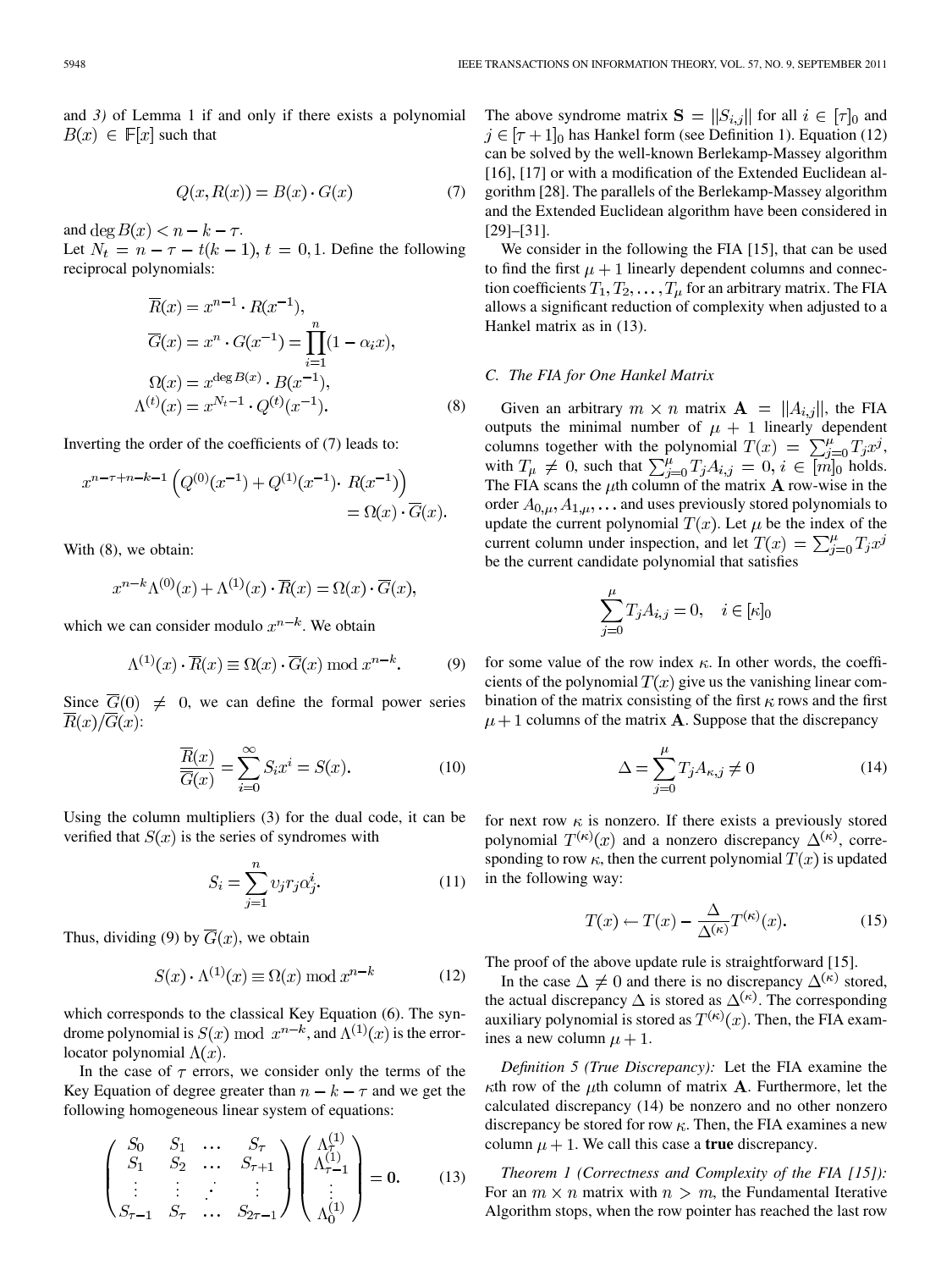

Fig. 1. Illustration of the row pointer  $\kappa$  of the classic FIA [(a)] and of the adjusted FIA [b)] when both algorithms are applied to the same  $6 \times 7$  Hankel syndrome matrix of a  $\mathcal{GRS}(16, 4)$  code. The dots indicate a true discrepancy. In this case, both algorithms enter a new column, but with different initial values of their row pointers.

of column  $\mu$ . Then, the last polynomial  $T^{(\mu)}(x)$  corresponds to a valid combination of the first  $\mu + 1$  columns. The complexity of the algorithm is  $O(m^3)$ .

For a Hankel matrix  $S$  (as in Definition 1), the FIA can be adjusted. Assume the case of a true discrepancy, when the FIA examines the  $\kappa$ th row of the  $\mu$ th column of the structured matrix **S**. The current polynomial is  $T(x)$ . Then, the FIA starts examining the  $(\mu + 1)$ th column at row  $\kappa - 1$  with  $T(x) \leftarrow x \cdot T(x)$ and not at row zero. This reduces the cubic time complexity into a quadratic time complexity [15].

To illustrate the complexity reduction of the FIA when adjusted to a Hankel matrix (compared to the original, unadjusted FIA), we traced the examined rows for each column in Fig. 1. Fig. 1(a) shows the values of  $\kappa$  of the FIA without any adaption. The row pointer  $\kappa$  of the adapted FIA is traced in Fig. 1(b).

The points on the lines in both figures indicate the case, where a true discrepancy has been encountered.

## IV. SUDAN INTERPOLATION STEP WITH A HORIZONTAL BAND OF HANKEL MATRICES

### *A. Univariate Reformulation of the Sudan Interpolation Step*

In this section, we recall parts of the work of Roth and Ruckenstein [9], [10] for the interpolation step of the Sudan [6] principle. The aimed decoding radius is denoted by  $\tau$ , the corresponding list size is  $\ell$ .

*Problem 1 (Sudan Interpolation Step [6]):* Let the aimed decoding radius  $\tau$  and the received word  $(r_1, r_2, \ldots, r_n)$  be given. The Sudan interpolation step determines a polynomial  $Q(x, y) = \sum_{t=0}^{\ell} Q^{(t)}(x) y^t \in \mathbb{F}[x, y]$ , such that

1) 
$$
Q(x, y) \neq 0
$$
,

- 2)  $Q(\alpha_i, r_i/v'_i) = 0, \quad \forall i \in [n];$
- 3)  $\text{wdeg}_{1,k-1}Q(x,y) < n \tau$ .

We present here a slightly modified version of [9], to get an appropriate basis for the extension to the interpolation step in the Guruswami–Sudan case.

We have  $\deg Q^{(t)}(x)$  <  $N_t \stackrel{\text{def}}{=} n - \tau - t(k - 1), t \in$  $[\ell + 1]_0$ . Let  $R(x)$  be the Lagrange interpolation polynomial,

s.t.  $R(\alpha_i) = r_i/v'_i, i \in [n]$  and  $G(x) = \prod_{i=1}^n (x - \alpha_i)$ . The reciprocal polynomial of  $Q^{(t)}(x)$  is denoted by .

Similar to Proposition 1, Roth-Ruckenstein [9] proved the following. There is an interpolation polynomial  $Q(x, y)$  satisfying Conditions (2) and (3) if and only if there exists a univariate polynomial  $B(x)$  with degree smaller than  $\ell(n-k) - \tau$ , s.t.  $Q(x, R(x)) = B(x) \cdot G(x)$ .

Let the reciprocal polynomials be defined as in (8). From [9,  $(19)$ ] we have

$$
\sum_{t=0}^{\ell} \Lambda^{(t)}(x) \cdot x^{(\ell-t)(n-k)} \cdot \overline{R}(x)^{t}
$$

$$
\equiv \overline{B}(x) \cdot \overline{G}(x) \bmod x^{n-\tau+\ell(n-k)} \qquad (16)
$$

where  $\deg \overline{B}(x) < \ell(n-k) - \tau$ . We introduce the power series

$$
T^{(t)}(x) \stackrel{\text{def}}{=} \frac{\overline{R}(x)^t}{\overline{G}(x)} = \sum_{i=0}^{\infty} T_i^{(t)} x^i.
$$
 (17)

Inserting (17) into (16) leads to

$$
\sum_{t=0}^{\ell} \Lambda^{(t)}(x) \cdot x^{(\ell-t)(n-k)} \cdot T^{(t)}(x)
$$

$$
\equiv \overline{B}(x) \bmod x^{n-\tau+\ell(n-k)}.
$$
 (18)

Based on (18) we can now define syndromes for Problem 1.

*Definition 6 (Syndromes for Sudan):* The  $\ell + 1$  generalized syndrome polynomials  $S^{(t)}(x) \stackrel{\text{def}}{=} \sum_{i=0}^{n+r} S_i^{(t)} x^i$  are given by

$$
S_i^{(t)} = T_{i+(t-1)(n-1)}^{(t)}, \quad i \in [n+N_t]_0, \quad t \in [\ell+1]_0. \tag{19}
$$

The first-order **Extended Key Equation** is

$$
\sum_{t=0}^{\ell} \Lambda^{(t)}(x) \cdot S^{(t)}(x) \equiv \overline{B}(x) \bmod x^{n-\tau+\ell(n-k)} \qquad (20)
$$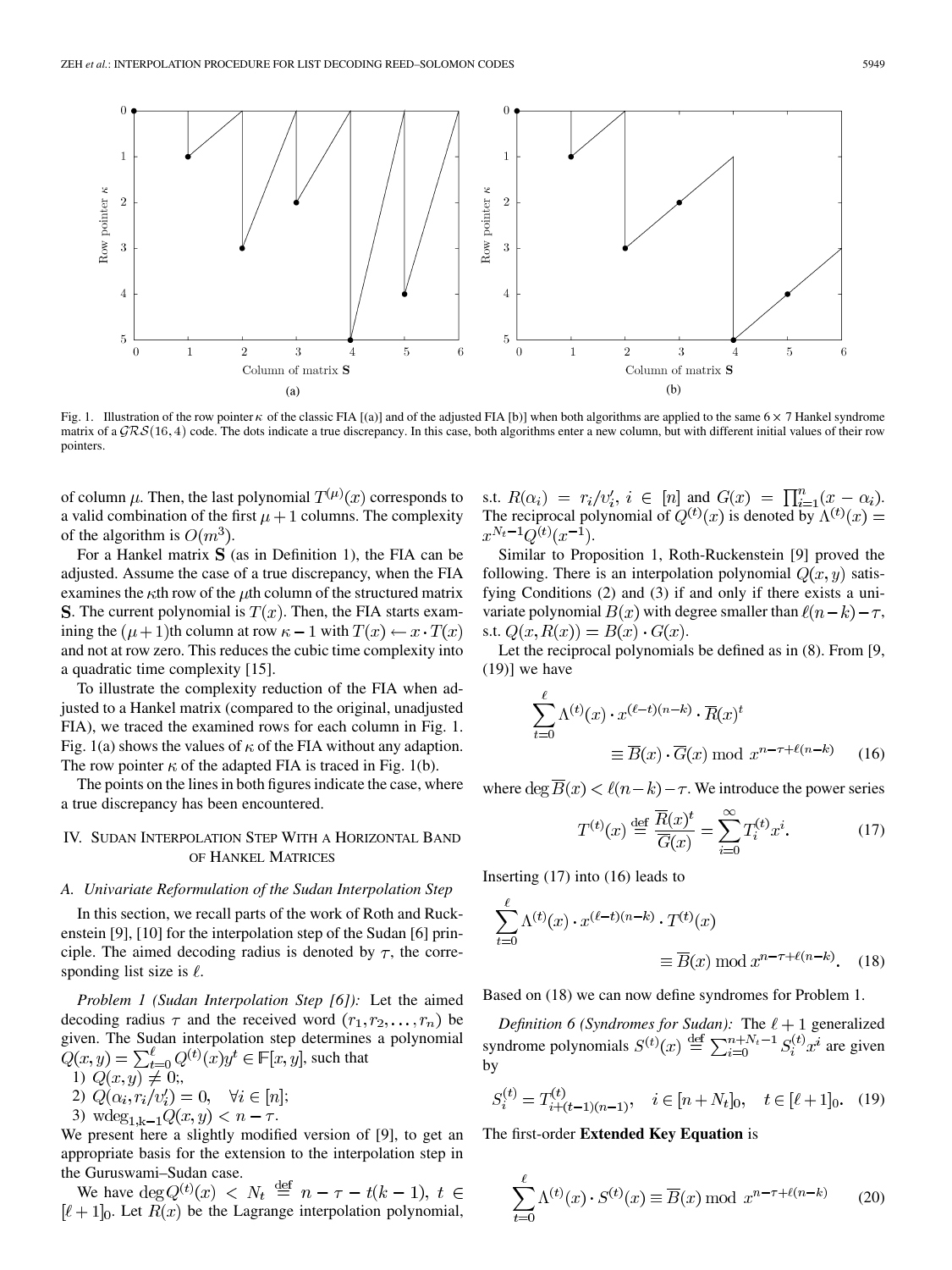with  $\deg \overline{B}(x) < \ell(n-k) - \tau$ . An explicit form of  $S_i^{(t)}$  is

$$
S_i^{(t)} = \sum_{j=1}^n \upsilon_j \frac{r_j^t}{\upsilon_i'^{t-1}} \alpha_j^i, \quad i \in [n+N_t]_0
$$
  

$$
t \in [\ell+1]_0.
$$
 (21)

*Note 1:* In [9], a further degree reduction is proposed. Then (18), is modulo  $x^{n-k}$  and the polynomial  $\Lambda^{(0)}(x)$  disappears. We do not present this improvement here, because we cannot properly reproduce this behavior in the Guruswami–Sudan case (see Note 2).

The degree of the LHS of (16) is smaller than  $n - \tau + \ell(n - k)$ . If we consider the terms of degree higher than  $\ell(n-k) - \tau$ , we obtain  $n$  homogeneous linear equations. Reverting back to the originals univariate polynomials  $Q^{(t)}(x)$ , we get the following system:

$$
\sum_{t=0}^{\ell} \sum_{i=0}^{N_t - 1} Q_i^{(t)} \cdot S_{i+j}^{(t)} = 0, \quad j \in [n]_0.
$$
 (22)

With  $\mathbf{Q}^{(t)} = (Q_0^{(t)}, Q_1^{(t)}, \dots, Q_{N_t-1}^{(t)})^T$ , we obtain the following matrix form:

$$
\left(\mathbf{S}^{(0)}\,\mathbf{S}^{(1)}\,\cdots\,\mathbf{S}^{(\ell)}\right)\cdot\begin{pmatrix}\mathbf{Q}^{(0)}\\ \mathbf{Q}^{(1)}\\ \vdots\\ \mathbf{Q}^{(\ell)}\end{pmatrix} = \mathbf{0} \tag{23}
$$

where each submatrix is a Hankel matrix. The  $\ell + 1$  syndrome polynomials of Definition 6 are associated with this horizontal band of  $\ell+1$  Hankel matrices by  $S_{i,j}^{(\ell)} = S_{i+j}^{(\ell)}$ .

In the following, we describe how the FIA can be adapted to solve the homogeneous system of (23).

## *B. Adjustment of the FIA for the Reformulated Sudan Interpolation Problem*

The FIA can directly be applied to the matrix  $\|\mathbf{S}^{(0)}\mathbf{S}^{(1)}\cdots\mathbf{S}^{(\ell)}\|$  of (23), but if we want to take advantage of the Hankel structure we have to scan the columns of  $\|\mathbf{S}^{(0)}\mathbf{S}^{(1)}\cdots\mathbf{S}^{(\ell)}\|$  in a manner given by the weighted degree requirement of the interpolation problem.

Let  $\prec_H$  denote the ordering for the pairs  $\{(\nu,\mu) | \nu \in$  $[\ell + 1]_0$  and  $\mu \in \mathbb{N}$ , where  $(\nu, \mu) \prec_H (\overline{\nu}, \overline{\mu})$  is given by

$$
(\nu, \mu) \prec_H (\overline{\nu}, \overline{\mu}) \iff
$$
  
\n
$$
\begin{cases}\n\nu + \mu(k - 1) < \overline{\nu} + \overline{\mu}(k - 1) \\
\text{or} \\
\nu + \mu(k - 1) = \overline{\nu} + \overline{\mu}(k - 1) \text{ and } \mu < \overline{\mu}.\n\end{cases}
$$
\n(24)

The pair that immediately follows  $(\nu, \mu)$  with respect to the order defined by  $\prec_H$  is denoted by succ( $\prec_H, (\nu, \mu)$ ). The columns of the matrix  $\mathbf{S} = ||\mathbf{S}^{(0)}\mathbf{S}^{(1)}\cdots\mathbf{S}^{(\ell)}||$  are reordered according to  $\prec_H$ . The pair  $(\nu, \mu)$  indexes the  $\mu$ th column of  $\nu$ th submatrix  $S^{(\nu)}$ . More explicitly, we obtain the following matrix  $S'$ , where the columns of  $S$  are reordered [see (25) at the bottom of the page].

The corresponding homogeneous system of equations can now be written in terms of the inner product for bivariate polynomials (see Definition 4).

*Problem 2 (Reformulated Sudan Interpolation Problem):* Let the  $\ell + 1$  syndrome polynomials  $S^{(0)}(x), S^{(1)}(x), \ldots, S^{(\ell)}(x)$ be given by Definition 6 and let  $S(x, y) \stackrel{\text{def}}{=} \sum_{t=0}^{\ell} S^{(t)}(x) y^t$  be the corresponding bivariate syndrome polynomial. We search a nonzero bivariate polynomial  $T(x, y)$  such that

$$
\langle x^{\kappa} T(x, y), S(x, y) \rangle = 0, \quad \kappa \in [n]_0.
$$
 (26)

Hence, the bivariate polynomial  $T(x, y)$  is a valid interpolation polynomial for Problem 1. Note that each polynomial  $S^{(t)}(x)$ , as defined in (16), has degree smaller than  $N_t + n - 1$ . To index the columns of the rearranged matrix  $S'$ , let

$$
C_{\nu,\mu} = |\{(t,i) | (t,i) \prec_H (\nu,\mu)\}|. \tag{27}
$$

Algorithm 1 is the modified FIA for solving Problem 2. In contrast to the original Roth-Ruckenstein adaption we consider all  $n$ homogeneous linear equations (instead of  $\tau$ ), according to Note 1. The column pointer is given by  $(\nu, \mu)$ , for indexing the  $\mu$ th column of the  $\nu$ th submatrix  $S^{(\nu)}$ . Algorithm 1 virtually scans the rearranged matrix  $S'$  column after column (see Line 23 of Algorithm 1). The true discrepancy value for row  $\kappa$  is stored in array  $D$  as  $D[\kappa]$ , and the corresponding intermediate bivariate polynomial is stored in array A as  $A[\kappa]$ . The discrepancy calculation and the update rule [see (14) and (15) for the basic FIA] is adapted to the bivariate case (see Line 16 of Algorithm 1). For each submatrix  $S^{(\nu)}$ , the previous value of the row pointer  $\kappa$  is

$$
\mathbf{S}' = \begin{pmatrix} S_0^{(0)} & S_1^{(0)} & \cdots & S_{k-2}^{(0)} \\ S_1^{(0)} & S_2^{(0)} & \cdots & S_{k-1}^{(0)} \\ \vdots & \vdots & \ddots & \vdots \\ S_{n-1}^{(0)} & S_n^{(0)} & \cdots & S_{n+k-3}^{(0)} \\ \end{pmatrix} \begin{array}{c} S_{k-1}^{(0)} & S_0^{(1)} & \cdots & S_{2k-3}^{(0)} & S_{k-2}^{(1)} \\ S_k^{(0)} & S_1^{(1)} & \cdots & S_{2(k-2)}^{(0)} & S_{k-1}^{(1)} \\ \vdots & \vdots & \vdots & \vdots \\ S_{n-k-2}^{(0)} & S_{n-1}^{(1)} & \cdots & S_{n+2(k-2)}^{(0)} & S_{n-k-3}^{(1)} \\ \end{array} \begin{array}{c} \cdots & \cdots & S_{N_{\ell-1}-1}^{(\ell-1)} & S_{N_{\ell-1}}^{(\ell)} \\ \cdots & \cdots & S_{N_{\ell-1}}^{(\ell-1)} & S_{N_{\ell}}^{(\ell)} \\ \cdots & \cdots & \cdots & \vdots \\ \cdots & \cdots & \cdots & \cdots \\ \cdots & \cdots & \cdots & \cdots \\ \cdots & \cdots & \cdots & \cdots \\ \cdots & \cdots & \cdots & \cdots \\ \cdots & \cdots & \cdots & \cdots \\ \cdots & \cdots & \cdots & \cdots \\ \cdots & \cdots & \cdots & \cdots \\ \cdots & \cdots & \cdots & \cdots \\ \cdots & \cdots & \cdots & \cdots \\ \cdots & \cdots & \cdots & \cdots \\ \cdots & \cdots & \cdots & \cdots \\ \cdots & \cdots & \cdots & \cdots \\ \cdots & \cdots & \cdots & \cdots \\ \cdots & \cdots & \cdots & \cdots \\ \cdots & \cdots & \cdots & \cdots \\ \cdots & \cdots & \cdots & \cdots \\ \cdots & \cdots & \cdots & \cdots \\ \cdots & \cdots & \cdots & \cdots \\ \cdots & \cdots & \cdots & \cdots \\ \cdots & \cdots & \cdots & \cdots \\ \cdots & \cdots & \cdots & \cdots \\ \cdots & \cdots & \cdots & \cdots \\ \cdots & \cdots & \
$$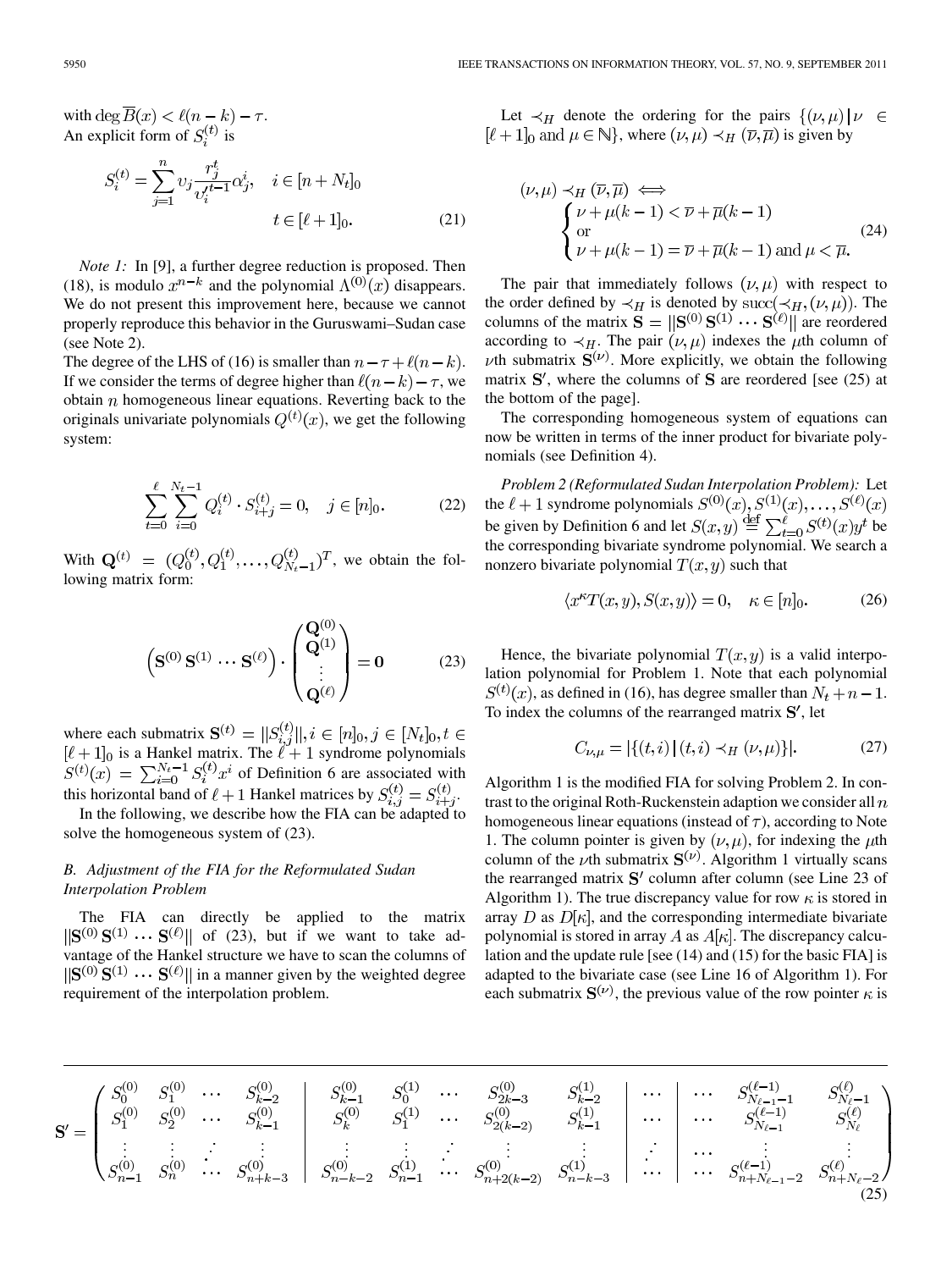**Algorithm 1:** Algorithm Solving Problem 2 **Input:** Bivariate polynomial  $S(x, y) = \sum_{t=0}^{\ell} S^{(t)}(x) y^t$ ; **Output:** Bivariate polynomial  $T(x, y)$ ; Data structures: Bivariate polynomial  $T(x, y) = \sum_{t=0}^{\ell} T^{(t)}(x) y^t$ ;<br>Column pointers  $(\nu, \mu)$ , where  $\nu \in [\ell]_0$ ,  $\mu \in [N_{\nu}]_0$ ; Row pointer  $\kappa \in [n]_0$ ; Array D of n entries in  $\mathbb{F}$ ; Array R of  $\ell + 1$  entries in N; Array A of n entries in  $\mathbb{F}[x, y]$ ; Variable  $\Delta \in \mathbb{F}$ , variable *compute*  $\in \{TRUE, FALSE\};$ **Initialize:** for  $i \in [n]_0$  do  $|D[i] \leftarrow 0;$ for  $i \in [\ell+1]_0$  do  $|R[i] \leftarrow 0;$  $(\nu, \mu) \leftarrow (0, 0), \kappa \leftarrow 0$ , compute  $\leftarrow$  FALSE; 1 while  $\kappa < n$  do if compute then  $\overline{2}$  $\overline{\mathbf{3}}$  $\Delta \leftarrow \langle x^{\kappa} \cdot T(x, y), S(x, y) \rangle;$  $\overline{4}$ else if  $R[\nu] < 1$  then  $\overline{5}$  $T(x,y) \leftarrow y^{\nu} \cdot x^{\mu};$ 6  $\Delta \leftarrow S_{\mu}^{(\nu)}$ ;  $\overline{7}$  $\kappa \leftarrow 0;$ 8 else -9  $T(x, y) \leftarrow x \cdot A[R[\nu]](x, y);$ 10  $\Delta \leftarrow D[R[\nu]]$ ;  $11$  $\kappa \leftarrow R[\nu] - 1;$  $12$  $compute \leftarrow \text{TRUE};$  $13$ if  $\Delta = 0$  or  $D[\kappa] \neq 0$  then 14 if  $\Delta \neq 0$  then 15  $\Gamma(T(x,y) \leftarrow T(x,y) - \frac{\Delta}{D[\kappa]} \cdot A[\kappa](x,y);$ 16  $\kappa \leftarrow \kappa + 1;$  $17$ else /\*  $\Delta \neq 0$  and  $D[\kappa] = 0$  \*/ 18  $A[\kappa] \leftarrow T(x, y);$ 19  $D[\kappa] \leftarrow \Delta;$  $\overline{20}$  $R[\nu] \leftarrow \kappa;$  $21$  $compute \leftarrow FALSE;$  $\overline{22}$  $(\nu, \mu) \leftarrow \text{succ}(\prec_H, (\nu, \mu));$  $23$ 

stored in an array R as  $R[\nu]$ . We prove the initialization rule for the FIA solving Problem 2 in the following proposition.

*Proposition 2 (Initialization Rule):* Assume Algorithm 1 examines column  $(\nu, \mu)$  of a syndrome matrix  $S = ||S^{(0)}S^{(1)} \cdots S^{(\ell)}||$  as defined in (23) (or equivalently the bivariate polynomial  $S(x, y)$ . Assume that a true discrepancy is obtained in row  $\kappa_{\nu}$ .

Let  $(\overline{\nu}, \overline{\mu})$  = succ( $\prec_H, (\nu, \mu)$ ). Hence, Algorithm 1 can examine column  $(\overline{\nu}, \overline{\mu})$  at row  $\kappa_{\overline{\nu}} - 1$  with the initial value  $\overline{T}(x, y) = x \cdot T(x, y)$ , where  $\kappa_{\overline{\nu}}$  is the index of the row, where the last true discrepancy in the  $\overline{\nu}$ th submatrix  $S^{(\overline{\nu})}$  was calculated. The polynomial  $T(x, y)$  is the stored intermediate polynomial for  $S^{(\overline{\nu})}$ , i.e.,  $\kappa_{\overline{\nu}} = R[\overline{\nu}]$  and  $T(x, y) = A[\kappa_{\overline{\nu}}]$ .

*Proof:* In terms of the inner product (see Definition 4), we have

$$
\langle x^{i}T(x,y)S(x,y)\rangle = 0, \quad i \in [\kappa_{\overline{\nu}}]_{0}.
$$
  
Let us write  $T(x,y) = \sum_{t=0}^{\overline{\nu}} \sum_{j=0}^{\overline{\mu}} T_{j}^{(t)} x^{j} y^{t}$ . We have  

$$
\overline{T}(x,y) = \sum_{t=0}^{\overline{\nu}} \sum_{j=1}^{\overline{\mu}+1} T_{j-1}^{(t)} x^{j} y^{t}
$$
 and we compute  

$$
\langle x^{i}\overline{T}(x,y), S(x,y)\rangle = \sum_{t=0}^{\overline{\nu}} \sum_{j=1}^{\overline{\mu}+1} \overline{T}_{j}^{(t)} \cdot S_{i,j}^{(t)}
$$

$$
= \sum_{t=0}^{\overline{\nu}} \sum_{j=1}^{\overline{\mu}+1} T_{j-1}^{(t)} \cdot S_{i,j}^{(t)}
$$

$$
= \sum_{t=0}^{\overline{\nu}} \sum_{j=0}^{\overline{\mu}} T_{j}^{(t)} \cdot S_{i+1,j}^{(t)} \quad (Hankel)
$$

$$
= \langle x^{i+1}T(x,y), S(x,y) \rangle
$$

which is zero for the rows of index  $i \in [\kappa_{\overline{\nu}} - 1]_0$ .

Similarly to the FIA for one Hankel matrix we can start examining a new  $\overline{\mu}$ th column of the submatrix  $S^{(\overline{\nu})}$  in row  $\kappa_{\overline{\nu}} - 1$ . Note that the previous value of the row pointer  $\kappa_{\overline{\nu}}$  is stored in  $R[\overline{\nu}]$ .

Before Algorithm 1 enters a new column, the coefficients of the intermediate bivariate connection polynomial  $T(x, y)$  give us the vanishing linear combination of the submatrix consisting of the first  $\kappa_{\nu}$  rows and  $C_{\nu,\mu}$  previous columns of the rearranged matrix  $S'$  (see (25)). The following theorem summarizes the properties of Algorithm 1.

*Theorem 2 (Algorithm 1):* Let  $S = ||S^{(0)}S^{(1)} \cdots S^{(\ell)}||$  be the  $n \times \sum_{t=0}^{\ell} N_t$  matrix as defined in (23) and  $S(x, y)$  the associated bivariate syndrome polynomial for the reformulated Sudan interpolation problem. Algorithm 1 returns a bivariate polynomial  $T(x, y)$  such that:

$$
\langle x^{\kappa} T(x, y) S(x, y) \rangle = 0, \quad \kappa \in [n]_0.
$$

The time complexity of Algorithm 1 is  $\mathcal{O}(\ln^2)$ .

*Proof:* The correctness of Algorithm 1 follows from the correctness of the basic FIA (see Theorem 1) and from the correctness of the initialization rule (Proposition 2) considering that Algorithm 1 deals with the column-permuted version  $S'$  of the original matrix  $S = ||S^{(0)}S^{(1)} \cdots S^{(\ell)}||$ .

The proof of the complexity of Algorithm 1 is as follows. We trace the triple

$$
((\nu,\mu),(\kappa_0,\kappa_1,\ldots,\kappa_\ell),\delta)
$$

where  $(\nu, \mu)$  is the current column pointer of Algorithm 1 examining the  $\mu$ th column of the  $\nu$ th submatrix  $S^{(\nu)}$ . The variables  $\kappa_0, \kappa_1, \ldots, \kappa_\ell$  are the values of the last row reached in the submatrices  $S^{(0)}$ ,  $S^{(1)}$ , ...,  $S^{(\ell)}$ . These values are stored in the array R in Algorithm 1. The value  $\delta$  is the number of already encountered true discrepancies of Algorithm 1. Assume  $(\nu, \mu)$ is the current column pointer of Algorithm 1. The two following events in Algorithm 1 can happen.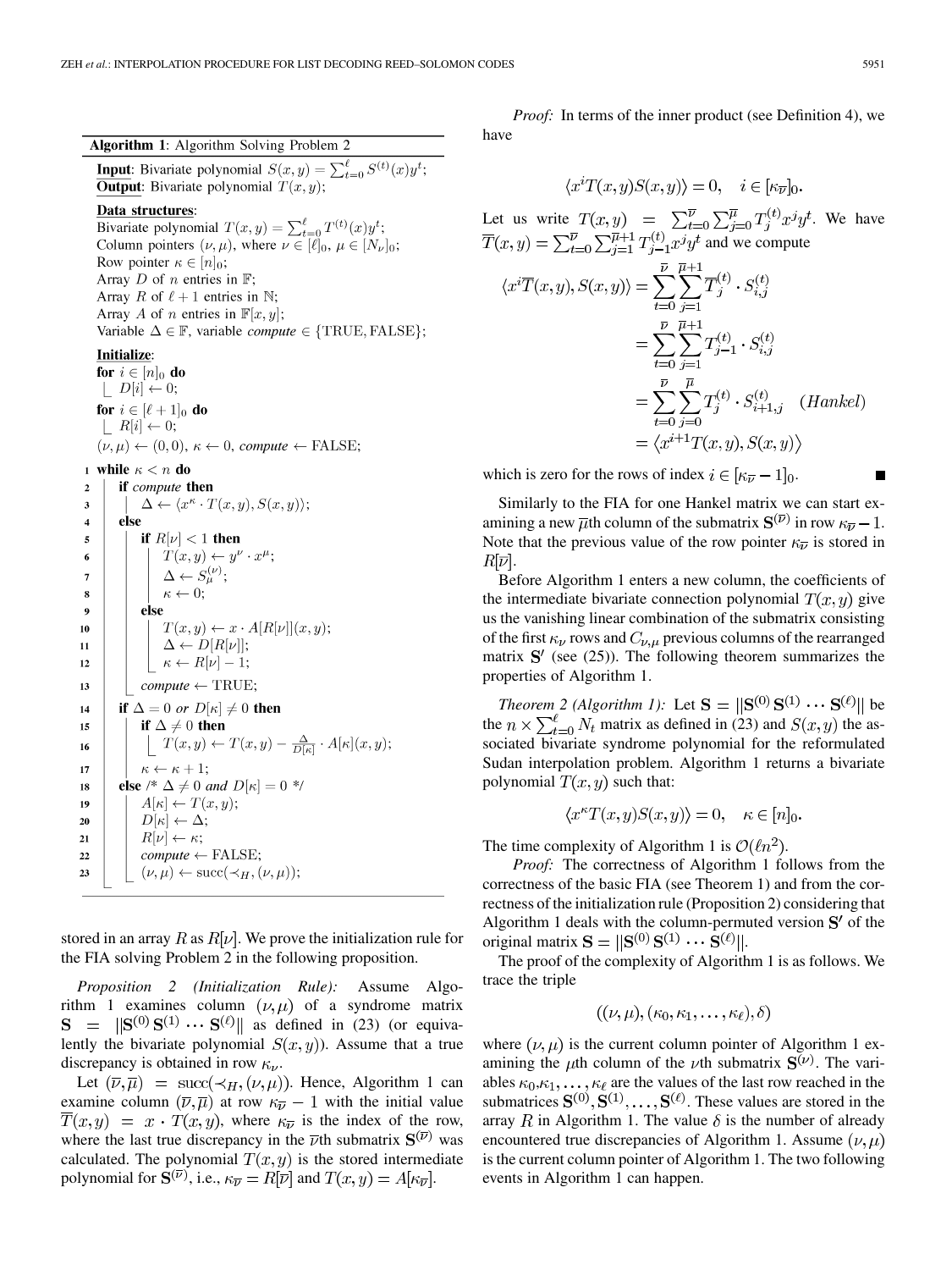

Fig. 2. Illustration of the row pointer  $\kappa$  of Algorithm 1 applied to a horizontal band of three Hankel matrices  $S^{(0)}$ ,  $S^{(1)}$  and  $S^{(2)}$ . The columns of the 16  $\times$  18 matrix S' are arranged under  $\prec_H$ -ordering. The three lines  $S^{(0)}$ ,  $S^{(1)}$  and  $S^{(2)}$  trace the row pointer for each submatrix  $S^{(0)}$ ,  $S^{(1)}$  and  $S^{(2)}$ .

1) Either, there is no true discrepancy, then Algorithm 1 stays in the same column and  $\kappa_{\nu}$  increases by one. The triple becomes

$$
((\nu,\mu),(\kappa_0,\kappa_1,\ldots,\kappa_\nu\leftarrow \kappa_\nu+1,\ldots,\kappa_\ell),\delta).
$$

2) Or, there is a true discrepancy, then Algorithm 1 examines column  $(\overline{\nu}, \overline{\mu}) = \text{succ}(\prec_H, (\nu, \mu))$  and the triple becomes

$$
((\overline{\nu},\overline{\mu}),(\kappa_0,\kappa_1,\ldots,\kappa_{\overline{\nu}}\leftarrow \kappa_{\overline{\nu}}-1,\ldots,\kappa_{\ell}),\delta\leftarrow \delta+1).
$$

For both cases, the sum Iter over the triple is

$$
\text{Iter} = C_{\nu,\mu} + \left(\sum_{t \in [\ell+1]_0} \kappa_t\right) + \delta \tag{28}
$$

when Algorithm 1 examines the  $(\nu, \mu)$ th column of the matrix  $\|\mathbf{S}^{(0)}\mathbf{S}^{(1)}\cdots\mathbf{S}^{(\ell)}\|$ . From (27), we have  $C_{\text{succ}(\prec_H,(\nu,\mu))}$  =  $C_{(\nu,\mu)}$  + 1. The sum lter increases by one in each iteration of Algorithm 1. The initial value of lter is zero and the last value can be bounded by

$$
\text{Iter} < \mathcal{O}(n) + \mathcal{O}(\ell n) + \mathcal{O}(n) \le \mathcal{O}(\ell n).
$$

Each discrepancy computation costs  $O(n)$  and Algorithm 1 does not have to examine more than the  $(n + 1)$ th columns of the  $n \times \sum_{t=0}^{l} N_t$  matrix  $\|\mathbf{S}^{(0)}\mathbf{S}^{(1)}\cdots\mathbf{S}^{(l)}\|$ . Thus, the total cost of Algorithm 1 is  $O(\ln^2)$ .

In the following, we illustrate the values of the row pointer  $\kappa$  of Algorithm 1, when applied to a syndrome matrix  $S =$  $\|\mathbf{S}^{(0)}\mathbf{S}^{(1)}\mathbf{S}^{(2)}\|$  that consists of three Hankel matrices.

## *C. Example: Sudan Decoding of a Generalized Reed–Solomon Code With Adapted FIA*

We consider a  $\mathcal{GRS}(16, 4)$  code over GF(17). For a decoding radius  $\tau = 7 = |(n-k)/2| + 1$ , the list size is  $\ell = 2$ . The degrees of the three univariate polynomials  $Q^{(0)}(x)$ ,  $Q^{(1)}(x)$ and  $Q^{(2)}(x)$  are limited to  $(N_0, N_1, N_2) = (9, 6, 3)$  and we

TABLE I COLUMN-INDEX  $C_{\nu,\mu}$  and Column Pointer  $(\nu,\mu)$  of the Re-Arranged MATRIX OF THE REFORMULATED SUDAN INTERPOLATION STEP FOR A  $\mathcal{GRS}(16, 4)$  Code With Decoding Radius  $\tau = 7$  and List Size  $\ell = 2$ 

|                          | Column $C_{\nu,\mu}$ and     |    |       |  |  |  |  |  |  |
|--------------------------|------------------------------|----|-------|--|--|--|--|--|--|
|                          | Column pointers $(\nu, \mu)$ |    |       |  |  |  |  |  |  |
| $\Omega$                 | (0,0)                        | 9  | (0,6) |  |  |  |  |  |  |
| 1                        | (0,1)                        | 10 | (1,3) |  |  |  |  |  |  |
| 2                        | (0.2)                        | 11 | (2,0) |  |  |  |  |  |  |
| 3                        | (0,3)                        | 12 | (0,7) |  |  |  |  |  |  |
| $\overline{4}$           | (1,0)                        | 13 | (1,4) |  |  |  |  |  |  |
| $\overline{\phantom{0}}$ | (0,4)                        | 14 | (2,1) |  |  |  |  |  |  |
| 6                        | (1,1)                        | 15 | (0,8) |  |  |  |  |  |  |
| 7                        | (0.5)                        | 16 | (1,5) |  |  |  |  |  |  |
| 8                        | (1,2)                        | 17 | (2,2) |  |  |  |  |  |  |

have more unknowns than interpolation constraints  $(N_0 + N_1 +$  $N_2 > n$ ).

Fig. 2 illustrates the row pointer of Algorithm 1 when the  $16 \times 18$  syndrome matrix  $\|\mathbf{S}^{(0)}\mathbf{S}^{(1)}\mathbf{S}^{(2)}\|$  is examined. The columns of the syndrome matrix are virtually rearranged according to the  $\prec_H$ -ordering and Algorithm 1 scans the rearranged matrix  $S'$  column by column. The column-index  $C_{\nu,\mu}$  [see (27)] and the corresponding column pointer  $(\nu,\mu)$ are listed in Table I.

The three zig-zag lines  $S^{(0)}$ ,  $S^{(1)}$ , and  $S^{(2)}$  in Fig. 2 trace the value of the row pointer  $\kappa$  for the three submatrices  $S^{(0)}$ ,  $S^{(1)}$  and  $S^{(2)}$ , which have a Hankel structure. The dots indicate the case, where a true discrepancy occurs. After the  $k$ th column (here  $k - 1 = 3$ ), every second column corresponds to the same submatrix.

After column 10 of the rearranged matrix  $S'$ , every third column of S' corresponds to the same submatrix  $S^{(\nu)}$ . Let us investigate two cases, where a true discrepancy in Algorithm 1 occurs. They are marked in column  $C_{0,7} = 12$  and  $C_{0,8} = 15$ of the rearranged  $S'$  in Fig. 2. In between column 12 and 15 one column of the submatrices  $S^{(1)}$  and  $S^{(2)}$  is examined by Algorithm 1. In column (0, 8), Algorithm 1 starts investigating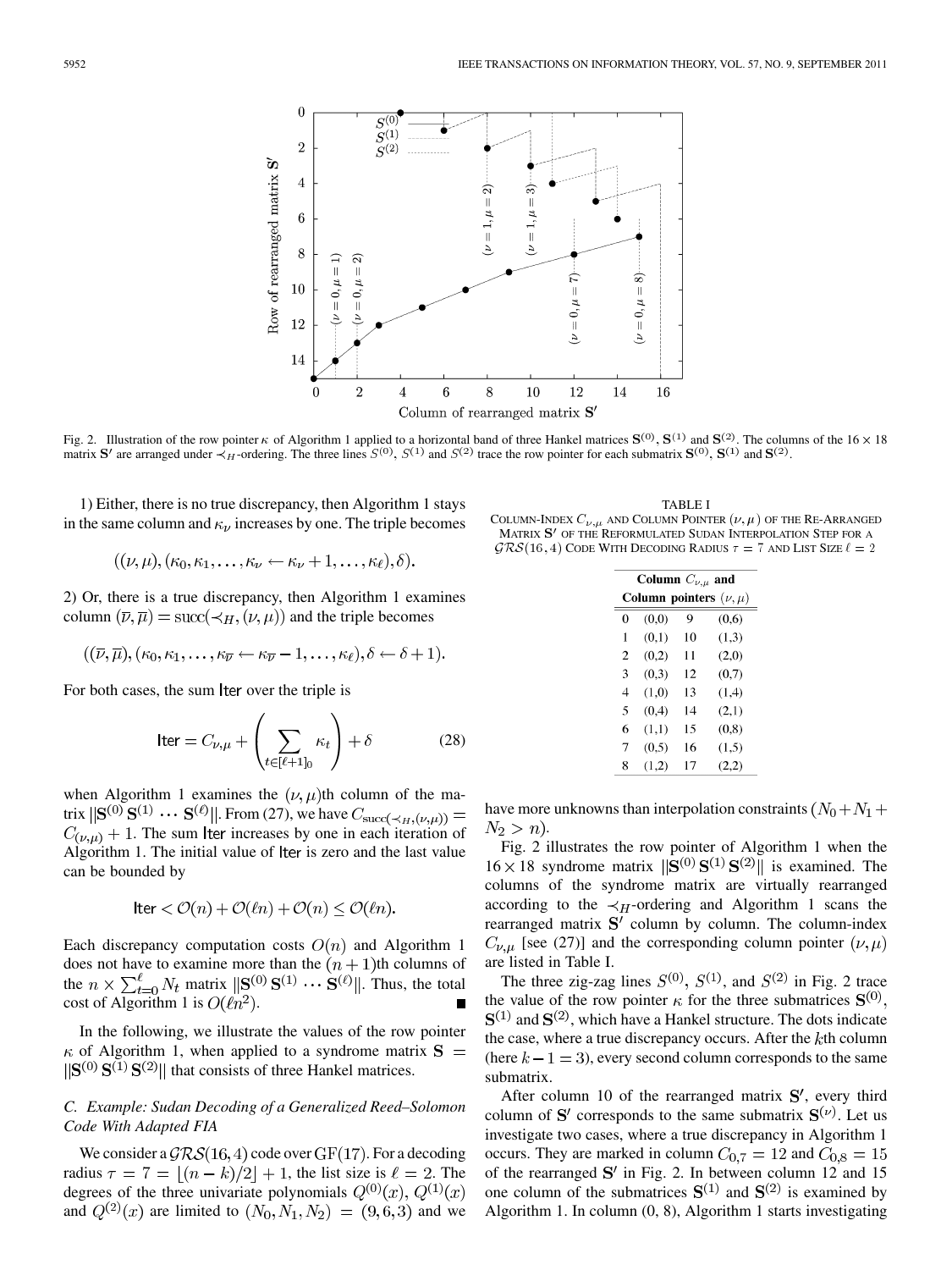the second row, because the true discrepancy in column  $(0, 7)$ occurred in the third row (according to Proposition 2).

#### *D. The FIA for a Vertical Band of Hankel Matrices*

The FIA can also be adapted to find the first  $(\mu + 1)$ linearly dependent columns of a matrix consisting of Hankel matrices arranged vertically. This case has been considered, for example in [2] and [32]. The basic idea for such a vertical band of Hankel matrices is the same as in the previous case. The rows of each submatrix of Hankel structure are scanned in a similar interleaving order as the columns of the previous case.

The obtained time complexity for a vertical band of  $s$  Hankel matrices, where each submatrix consist of  $N$  columns, is  $\mathcal{O}(sN^2)$ .

## V. GURUSWAMI–SUDAN INTERPOLATION STEP WITH A BLOCK-HANKEL MATRIX

## *A. The Guruswami–Sudan Interpolation Step for Generalized Reed–Solomon Codes*

We consider again a Generalized Reed–Solomon code with support set  $\alpha_1, \alpha_2, \ldots, \alpha_n$ , multipliers  $v'_1, v'_2, \ldots, v'_n$  and dimension k, as introduced in Section II. Let  $v_1, v_2, \ldots, v_n$ according to (3) be the multipliers of the dual Generalized Reed–Solomon code.

Let  $(r_1, r_2, \ldots, r_n)$  be the received word. The Guruswami–Sudan decoding principle [3]–[5] improves the previous algorithms by introducing an additional parameter  $s$ , which is the order of multiplicity for the  $n$  points  $(\alpha_1, r_1/v_1'), (\alpha_2, r_2/v_2'), \dots, (\alpha_n, r_n/v_n').$  The parameter s influences the decoding radius  $\tau$  and the list size  $\ell$ . The relationship between these parameters has been discussed in many publications (see, e.g., [33]).

*Problem 3 (Guruswami–Sudan Interpolation Step [3]):* Let the aimed decoding radius  $\tau$ , the multiplicity s and the received word  $(r_1, r_2, \ldots, r_n)$  be given. The Guruswami–Sudan interpolation step determines a polynomial , such that

- 1)  $Q(x, y) \neq 0$ ,
- 2) mult $(Q(x, y), (\alpha_i, r_i/v_i') \geq s, \forall i \in [n],$

3) 
$$
wdeg_{1,k-1}Q(x,y) < s(n-\tau)
$$
.

As in the previous section, let  $N_t$  denote the degree of the  $\ell + 1$ univariate polynomials  $Q^{(t)}(x)$ . From Condition 3) of Problem 3 we get

$$
\deg Q^{(t)}(x) < N_t \stackrel{\text{def}}{=} s(n-\tau) - t(k-1), \quad t \in [\ell+1]_0. \tag{29}
$$

## *B. Univariate Reformulation of the Guruswami–Sudan Interpolation Problem and a Block-Hankel Matrix*

We reformulate the Guruswami–Sudan interpolation problem to obtain not one, but a system of several Extended Key Equations. The corresponding homogeneous linear system has a Block-Hankel form.

*Proposition 3 (Univariate Reformulation):* Let the integers  $s$ ,  $\tau$ ,  $\ell$  and the received vector  $(r_1, r_2, \ldots, r_n)$  be given. Let  $R(x)$ be the Lagrange interpolation polynomial, such that  $R(\alpha_i)$  =  $r_i/v'_i, i \in [n]$ . Let  $G(x) = \prod_{i=1}^n (x - \alpha_i)$ . A polynomial  $Q(x, y)$  satisfies Conditions 2) and 3) of Problem 3, if and only if there exist s polynomials  $B^{(b)}(x) \in \mathbb{F}[x]$  such that

$$
Q^{[b]}(x, R(x)) = B^{(b)}(x) \cdot G(x)^{s-b}
$$
 (30)

and deg  $B^{(b)}(x) < \ell(n-k) - s\tau + b, b \in [s]_0$ . Note that  $Q^{[b]}(x, y)$  denotes the bth Hasse derivative of the bivariate polynomial  $Q(x, y)$  with respect to the variable y (see Definition 3).

We first prove the following lemma.

*Lemma 2:* Let  $(\alpha_i, r_i) \in \mathbb{F}^2$  be given, and let  $R(x) \in \mathbb{F}[x]$ be any polynomial such that  $R(\alpha_i) = r_i$ . A polynomial  $Q(x, y)$  has multiplicity at least s at  $(\alpha_i, r_i)$  if and only if  $(x - \alpha_i)^{s-b} |Q^{[b]}(x, R(x)), \forall b \in [s]_0.$ 

*Proof:* After translation to the origin, we can assume that  $(\alpha_i, r_i) = (0, 0)$ , and  $R(0) = 0$ , i.e.,  $x | R(x)$ . Let  $Q(x, y) =$  $\sum_i Q_i(x, y)$ , where  $Q_i(x, y)$  is homogeneous of degree *i*.

We first suppose that  $Q(x, y)$  has at least a multiplicity s at  $(0, 0)$ , i.e.,  $Q_i(x, y) = 0$ , for  $i < s$ . Hence, we have

$$
Q^{[b]}(x, R(x)) = \sum_{i \ge s - b} Q_i^{[b]}(x, R(x)).
$$

For  $b < s$ , the polynomials  $Q_i^{[b]}(x, y)$  have no terms of degree less than  $s-b$ , and with  $x | R(x)$ , we have  $x^{s-b} | Q_i^{[b]}(x, R(x))$ . It follows, that  $x^{s-b}$  divides  $Q^{[b]}(x, R(x))$  for all  $b \in [s]_0$ .

Suppose for the converse that  $x^{s-b} | Q^{b} (x, R(x))$ . That is,  $Q^{[b]}(x, R(x)) = x^{s-b}U^{(b)}(x)$ , for some polynomials  $U^{(b)}(x)$ and  $b \in [s]_0$ . Using Taylor's formula with the Hasse derivatives [22, p. 89] we have

$$
Q(x,y) = \sum_{b} Q^{[b]}(x, R(x)) \cdot (y - R(x))^b
$$
  
= 
$$
\sum_{b < s} Q^{[b]}(x, R(x)) \cdot (y - R(x))^b
$$
  
+ 
$$
\sum_{b \ge s} Q^{[b]}(x, R(x)) \cdot (y - R(x))^b
$$
  
= 
$$
\sum_{b < s} x^{s-b} U^{(s-b)}(x) \cdot (y - R(x))^b
$$
  
+ 
$$
\sum_{b > s} Q^{[b]}(x, R(x)) \cdot (y - R(x))^b.
$$

Now,  $(y - R(x))^b$  has only terms of degree higher than b, since  $x | R(x)$ . Thus, we have no terms of degree less than s in  $Q(x,y)$ .

*Proof of Proposition 3:* From the previous lemma, we know that  $(x - \alpha_i)^{s-b} | Q^{[b]}(x, R(x)), b \in [s]_0, i \in [n]$ . Since all  $(x - \alpha_i)$ 's are distinct the Chinese Remainder Theorem for univariate polynomials implies that  $G(x)^{s-b} | Q^{[b]}(x, R(x))$ . The degree condition follows easily.

Proposition 3 enables us to rewrite the  $s$  equations of (30) more explicitly

$$
\sum_{t=b}^{\ell} \binom{t}{b} Q^{(t)}(x) \cdot R(x)^{t-b} =
$$
  

$$
B^{(b)}(x) \cdot G(x)^{s-b}, \quad b \in [s]_0.
$$
 (31)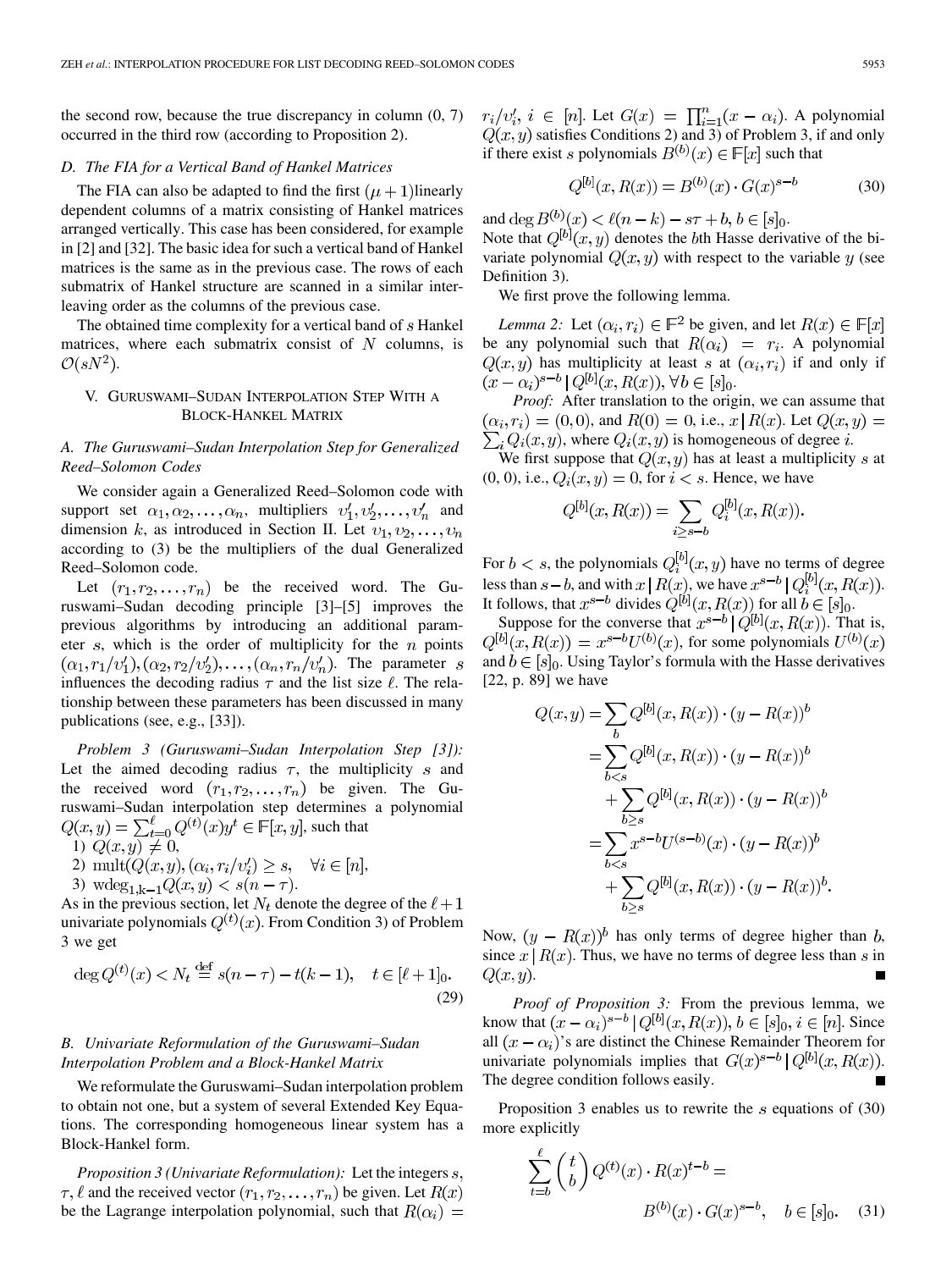As usual, let the reciprocal polynomials be

$$
\overline{R}(x) = x^{n-1} \cdot R(x^{-1}),
$$
  
\n
$$
\overline{G}(x) = x^n \cdot G(x^{-1}) = \prod_{i=1}^n (1 - \alpha_i x),
$$
  
\n
$$
\overline{B}^{(b)}(x) = x^{\ell(n-k) - s\tau - b - 1} \cdot B(x^{-1}),
$$
  
\n
$$
\Lambda^{(t)}(x) = x^{N_t - 1} \cdot Q^{(t)}(x^{-1}).
$$

Inserting them into (31), leads to

$$
\sum_{t=b}^{l} \binom{t}{b} \Lambda^{(t)}(x) \cdot x^{(l-t)(n-k)} \cdot \overline{R}(x)^{t-b}
$$

$$
= \overline{B}^{(b)}(x) \cdot \overline{G}(x)^{s-b}.
$$
(32)

Since  $G(x)$  is relatively prime to  $x^{(\ell-b)(n-k)}$ , it admits an inverse modulo  $x^{(\ell-b)(n-k)}$ . The Taylor series of  $\overline{R}(x)^{t-b}/\overline{G}(x)^{s-b}$  is denoted by  $T^{(b,t)}(x)$ . Then (32) leads to  $s$  equations

$$
\sum_{t=b+1}^{\ell} \binom{t}{b} \Lambda^{(t)}(x) \cdot x^{(\ell-t)(n-k)} \cdot T^{(b,t)}(x)
$$

$$
\equiv \overline{B}^{(b)}(x) \bmod x^{(\ell-b)(n-k)}, \quad b \in [s]_0
$$

where each equation is denoted by  $EKE(b)$ . Note that the degree of  $\overline{B}^{(b)}(x)$  can be greater than  $(\ell - b)(n - k)$  and it is not clear how to properly truncate this identity, as in [9], [10], noted in Note 1, or as in the case of the classical Key Equation (see Section III).

In the following, we consider the complete system of  $\binom{s+1}{2}n$ homogeneous linear equations. We have  $\deg Q^{[b]}(x, R(x)) =$  $s(n-\tau) + \ell(n-k) - b(n-1)$ . We obtain s equations for the bth derivative with the following truncation:

$$
\sum_{t=b}^{\ell} \binom{t}{b} \Lambda^{(t)}(x) \cdot x^{(\ell-t)(n-k)} \cdot T^{(b,t)}(x)
$$

$$
\equiv \overline{B}^{(b)}(x) \bmod x^{s(n-\tau)+\ell(n-k)-b(n-1)}, \quad b \in [s]_0.
$$
(33)

Let us write  $EKE_0(b)$  for the *b*th equation as above.

*Proposition 4:* Let  $d = n - k + 1$  be the minimum distance of the considered  $\mathcal{GRS}(n,k)$  code. Let b be such that  $s\tau$  –  $bd \geq 0$ . If  $\Lambda^{(b+1)}(x), \ldots, \Lambda^{(b)}(x)$  is a solution to  $EKE(b)$ , then there exists  $\Lambda^{(b)}(x)$  such that  $\Lambda^{(b)}(x), \Lambda^{(b+1)}(x), \ldots, \Lambda^{(\ell)}(x)$ is a solution to  $EKE<sub>0</sub>(b)$ .

*Proof:* Let us consider (31). We isolate  $Q^{(b)}(x)$  and get

$$
Q^{(b)}(x) + \sum_{t=b+1}^{l} {t \choose b} Q^{(t)}(x) \cdot R(x)^{t-b}
$$
  
=  $B^{(b)}(x) \cdot G(x)^{s-b}$  (34)

and thus  $Q^{(b)}(x)$  is the remainder of the Euclidean division of  $\sum_{t=b+1}^{\ell} {t \choose b} Q^{(t)}(x)R(x)^{t-b}$  by  $G(x)^{s-b}$ , as long as  $\deg Q^{(b)}(x)$  <  $\deg G(x)^{s-b}$ , which gives  $s(n - \tau) - b(k - 1) \le (s - b)n$ , i.e.,  $s\tau - bd \ge 0$ .

*Note 2:* We denote  $b_0 = \lfloor (s\tau)/d \rfloor$ . Actually, we can consider (32) and substitute the  $\Lambda^{(b)}(x)$ , for  $b \in [b_0]$ , successively. This is possible for the case of the first order system  $(s = 1)$ , noted in Note 1. In the more general Guruswami–Sudan case, we can obtain a reduced system with  $\Lambda^{(b_0+1)}(x), \ldots, \Lambda^{(\ell)}(x)$ , but it seems that this reduced system lost its Block-Hankel structure. Thus, there are no benefits of reducing the number of unknowns. We could not find a proper interpretation of the quantity  $b_0 =$  $|(s\tau)/d|.$ 

With (33), we now can define the syndrome polynomials for the reformulated Guruswami–Sudan interpolation problem.

*Definition 7 (Syndromes for Guruswami–Sudan):* The syndrome polynomials  $S^{(0,0)}(x)$ ,  $S^{(0,1)}(x)$ , ...,  $S^{(0,\ell)}(x)$ ,  $S^{(1,1)}(x), \ldots, S^{(s-1,\ell)}(x)$  with  $S^{(b,t)}(x) = \sum_{i=0}^{(s-b)n + N_t - 1}$  $S_i^{(b,t)}x^i$  are given by

$$
S_i^{(b,t)} = T_{i+(b+1+t(n-1)-sn)}^{(b,t)}, \quad b \in [s]_0, \n t = b, \dots, \ell
$$
\n(35)

where  $T^{(b,t)}(x)$  denotes the power series of  $\overline{R}(x)^{t-b}/\overline{G}(x)^{s-b}$ . The ( th order) **Extended Key Equations** are

$$
\sum_{t=b}^{\ell} \Lambda^{(t)}(x) \cdot S^{(b,t)}(x)
$$

$$
\equiv \overline{B}^{(b)}(x) \bmod x^{s(n-\tau) + \ell(n-k) - b(n-1)} \tag{36}
$$

with  $\deg B^{\circ\prime}(x) < \ell(n-k) - s\tau + b, b \in [s]_0$ . The explicit expression for  $S_i^{(0,t)}$  is difficult to obtain. We claim that it will not be easier to compute  $S_i^{(0,t)}$  with such a formula than by calculating the power series expansion of  $T^{(b,t)}(x) =$  $\overline{R}(x)^{t-b}/\overline{G}(x)^{s-b}$ , which is fast to compute by computer algebra techniques.

Considering the high degree terms, we get homogeneous equations from (36), which can be written as

$$
\sum_{t=b}^{\ell} \sum_{i=0}^{N_t-1} Q_i^{(t)} \cdot S_{j+i}^{(b,t)} = 0, \quad j \in [(s-b)n]_0,
$$
  

$$
b \in [s]_0.
$$
 (37)

These linear equations lead to a Block-Hankel matrix. The syndrome matrix  $\mathbf{S} = ||\mathbf{S}^{(t,b)}||$  for all  $t \in [\ell+1]_0, b \in [s]_0$  of the reformulated Guruswami–Sudan interpolation problem has the following form:

$$
\begin{pmatrix}\nS^{(0,0)} & S^{(0,1)} & \cdots & \cdots & \cdots & S^{(0,\ell)} \\
0 & S^{(1,1)} & \cdots & \cdots & \cdots & S^{(1,\ell)} \\
\vdots & \ddots & \vdots & \vdots & \vdots \\
0 & \cdots & 0 & S^{(s-1,s-1)} & \cdots & S^{(s-1,\ell)}\n\end{pmatrix}
$$
\n(38)

where each submatrix  $S^{(b,t)} = ||S_{i,j}^{(b,t)}||$  is an Hankel matrix and  $S^{(b,t)}(x) = \sum_{i=0}^{8-\nu} a^{n+\nu} t^{-1} S_i^{(b,\nu)} x^i$  are the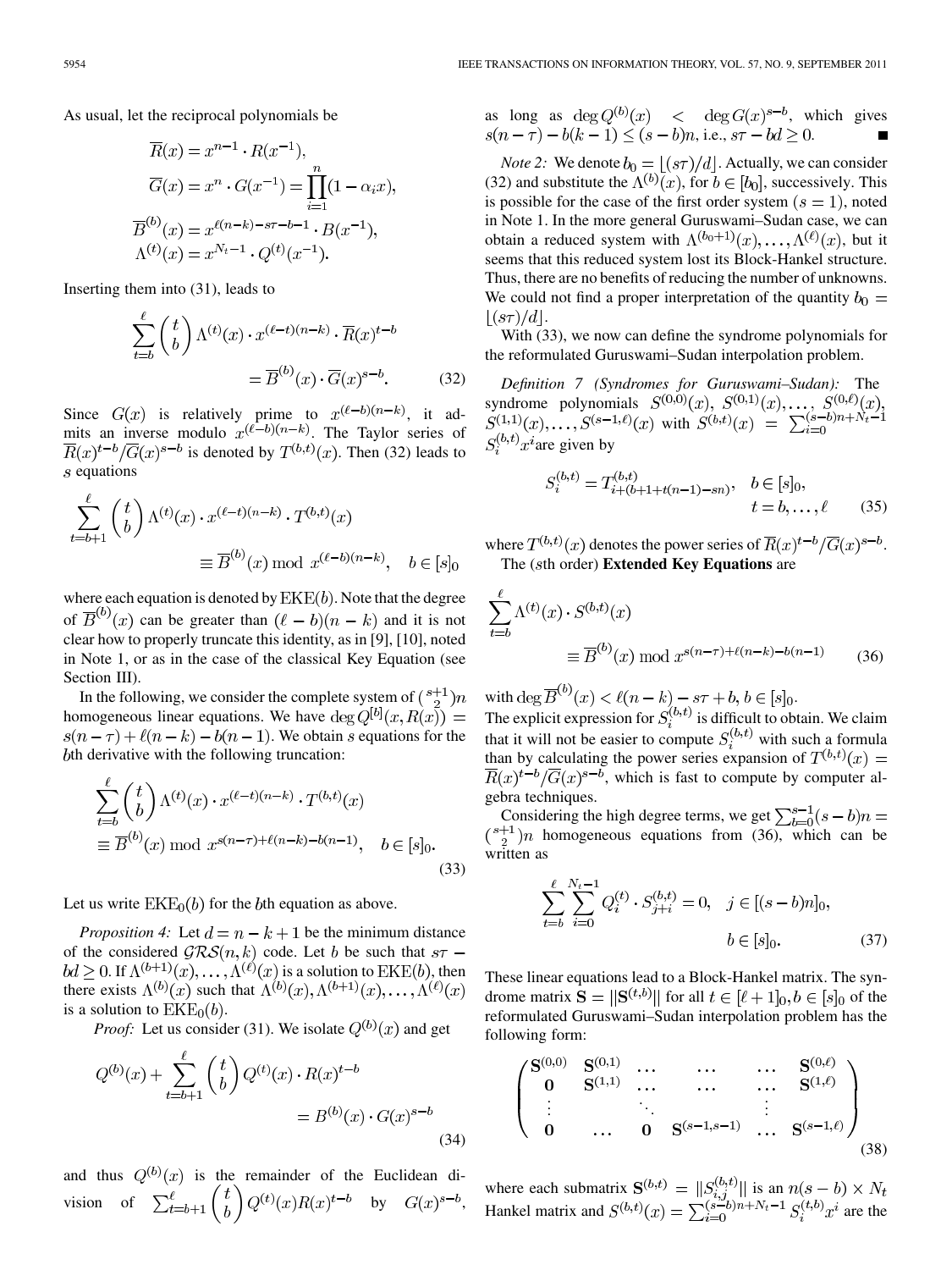associated polynomials with  $S_{i,j}^{(0,t)} = S_{i,j}^{(0,t)}$ . All matrices depend on the received vector  $\mathbf r$  except the ones on the diagonal:  $S^{(i,i)}, i \in [s]_0.$ 

## *C. The FIA for the Block-Hankel Matrix of the Reformulated Guruswami–Sudan Interpolation Problem*

We adapt the FIA to the Block-Hankel matrix of (38). The structure of this syndrome matrix is a mixture of the syndrome matrix (see Definition 2) of the reformulated Sudan interpolation problem and a vertical arrangement of many Hankel matrices.

The extension of the FIA for this case was hinted in [10, Sec. 5.2]. First of all, let us express the  $s$  Key Equations of (37) in terms of the inner product of bivariate polynomials.

*Problem 4 (Reformulated Guruswami–Sudan Problem):* Let  $S^{(b)}(x, y), b \in [s]_0$  be s bivariate syndrome polynomials with

$$
S^{(b)}(x,y) = \sum_{t=b}^{\ell} \sum_{i=0}^{N_t+(s-b)n-1} S_i^{(b,t)} x^i y^t
$$
 (39)

where the coefficients  $S_i^{(b,t)}$  are given in Definition 7. We search a nonzero bivariate polynomial  $T(x, y)$  that fulfills

$$
\left\langle x^{\kappa} T(x, y), S^{(\vartheta)}(x, y) \right\rangle = 0, \quad \vartheta \in [s]_0
$$

$$
\kappa \in [(s - \vartheta)n]_0. \quad (40)
$$

We adjust the FIA as an algorithm on a row- and columninterleaved version of the Block-Hankel matrix  $S$  of (38). Let us first define an ordering to describe the vertical rearrangement of the rows of the syndrome matrix **S** as in (38). Let denote  $\prec_V$ the ordering on the rows, indexed by pairs  $(\vartheta, \kappa)$ , such that

$$
(\vartheta, \kappa) \prec_V (\overline{\vartheta}, \overline{\kappa}) \iff
$$
  
\n
$$
\begin{cases}\n\kappa + \vartheta n < \overline{\kappa} + \overline{\vartheta} n \\
\text{or} \\
\kappa + \vartheta n = \overline{\kappa} + \overline{\vartheta} n \text{ and } \vartheta < \overline{\vartheta}.\n\end{cases}
$$
\n(41)

Let succ( $\prec_V, (\vartheta, \kappa)$ ) denote the pair that immediately follows  $(\vartheta,\kappa)$  with respect to order defined by  $\prec_V$  and let pred $(\prec_V$  $(\theta, \kappa)$  denote the pair that immediately precedes  $(\theta, \kappa)$  with respect to order defined by  $\prec_V$ . Furthermore, let

$$
R_{\vartheta,\kappa} = |\{(t,i) \,|\, (t,i) \prec_V (\vartheta,\kappa)\}\,| \tag{42}
$$

which we use to index the rows of the virtually rearranged matrix (similar to the horizontal case). Note that  $R_{pred(\prec_V, (\vartheta, \kappa))} =$  $R_{\vartheta,\kappa}-1.$ 

In the following,  $S'$  denotes the rearranged version of the matrix S of (38), where the columns are ordered under  $\prec_H$ - and the rows under  $\prec_V$ -ordering.

Algorithm 2 is the Fundamental Iterative Algorithm tailored to a Block-Hankel matrix as in (38). As in the case of the reformulated Sudan interpolation problem, the columns of the Block-Hankel matrix **S** are indexed by a couple  $(\nu, \mu)$ , where  $\nu \in [\ell+1]_0$  and  $\mu \in [N_{\nu}]_0$ . Furthermore, the rows are indexed by a couple  $(\vartheta, \kappa)$ , where  $\vartheta \in [s]_0$  and  $\kappa \in [(s - \vartheta) \cdot n]_0$ .

## Algorithm 2: Algorithm Solving Problem 4 Input: s bivariate polynomials

 $S^{(b)}(x, y) = \sum_{t=0}^{\ell} S^{(t, b)}(x) y^t, b \in [s]_0;$ <br>**Output:** Bivariate polynomial  $T(x, y)$ ;

#### Data structures:

Bivariate polynomial  $T(x, y) = \sum_{t=0}^{\ell} T^{(t)}(x) y^t$ ; Column pointers  $(\nu, \mu)$ , where  $\nu \in [\ell]_0$ ,  $\mu \in [N_{\nu}]_0$ ; Row pointer  $(\vartheta, \kappa)$ , where  $\vartheta \in [s]_0$  and  $\kappa \in [(s - \vartheta)n]_0$ ; Two–dimensional array  $A[(i, j)]$  of  $\binom{s+1}{2}n$  entries in  $\mathbb{F}[x, y]$  indexed with the row pointer  $(\vartheta, \kappa);$ Two–dimensional array  $D[(i, j)]$  of  $\binom{s+1}{2}n$  entries in  $\mathbb F$ indexed with the row pointer  $(\vartheta, \kappa);$ Array R of  $\ell + 1$  entries containing the row pointer  $(\vartheta,\kappa);$ Variable  $\Delta \in \mathbb{F}$ , variable *compute*  $\in \{TRUE, FALSE\};$ **Initialize:** Initialize arrays A, D and C to zero;  $(\nu, \mu) \leftarrow (0, 0)$  and  $(\vartheta, \kappa) \leftarrow (0, 0)$ ;  $compute \leftarrow FALSE;$ 1 while  $(\vartheta,\kappa) < (s,0)$  do if compute then  $\overline{\mathbf{c}}$  $\Delta \leftarrow \langle x^{\kappa} \cdot T(x, y), S^{(\vartheta)}(x, y) \rangle;$  $\overline{\mathbf{3}}$  $\overline{4}$ else  $\overline{\mathbf{5}}$ if  $R[\nu] < 1$  then  $T(x, y) \leftarrow y^{\nu} \cdot x^{\mu};$ <br> $\Delta \leftarrow S_{\mu}^{(0, \nu)};$  $\boldsymbol{6}$  $\overline{7}$  $(\vartheta,\kappa) \leftarrow (0,0);$ 8 else  $\overline{9}$  $T(x, y) \leftarrow x \cdot A[R[\nu]](x, y);$  $10$  $\Delta \leftarrow D[R[\nu]]$ ;  $\overline{11}$  $(\vartheta,\kappa) \leftarrow R[\nu];$  $\bf{12}$ if  $\kappa = 0$  then 13  $(\vartheta,\kappa) \leftarrow (\vartheta-1,n);$  $14$  $\left| \begin{array}{c} \Delta \leftarrow 0; \end{array} \right.$ 15  $\kappa \leftarrow \kappa - 1;$  $16$ 17  $compute \leftarrow \text{TRUE};$ 18 if  $\Delta = 0$  or  $D[(\vartheta, \kappa)] \neq 0$  then if  $\Delta \neq 0$  then  $19$  $\left[ T(x,y) \leftarrow T(x,y) - \frac{\Delta}{D[(\vartheta,\kappa)]} \cdot A[(\vartheta,\kappa)](x,y); \right]$ 20  $(\vartheta,\kappa) \leftarrow \text{succ}(\prec_V,(\vartheta,\kappa));$  $21$ else /\*  $\Delta \neq 0$  and  $D[(\vartheta, \kappa)] = 0$  \*/  $\bf{22}$  $A[(\vartheta,\kappa)] \leftarrow T(x,y);$ 23  $D[(\vartheta,\kappa)] \leftarrow \Delta;$ 24  $R[\nu] \leftarrow (\vartheta, \kappa);$ 25  $compute \leftarrow FALSE;$ 26 27  $(\nu, \mu) \leftarrow \text{succ}(\prec_H, (\nu, \mu));$ 

Now, the arrays storing the discrepancies and the intermediate polynomials are still indexed by rows, but the indexes of the rows are two-dimensional, leading to two-dimensional arrays. The two-dimensional array  $A$  stores the intermediate bivariate polynomials and the two-dimensional array  $D$ , stores the discrepancy values. Both arrays  $A$  and  $D$  are indexed by the row pointer  $(\vartheta, \kappa)$ . The discrepancy calculation (see Line 20 of Algorithm 2) is adjusted to a Block-Hankel matrix where each subhorizontal band of Hankel matrices is represented by a bivariate polynomial.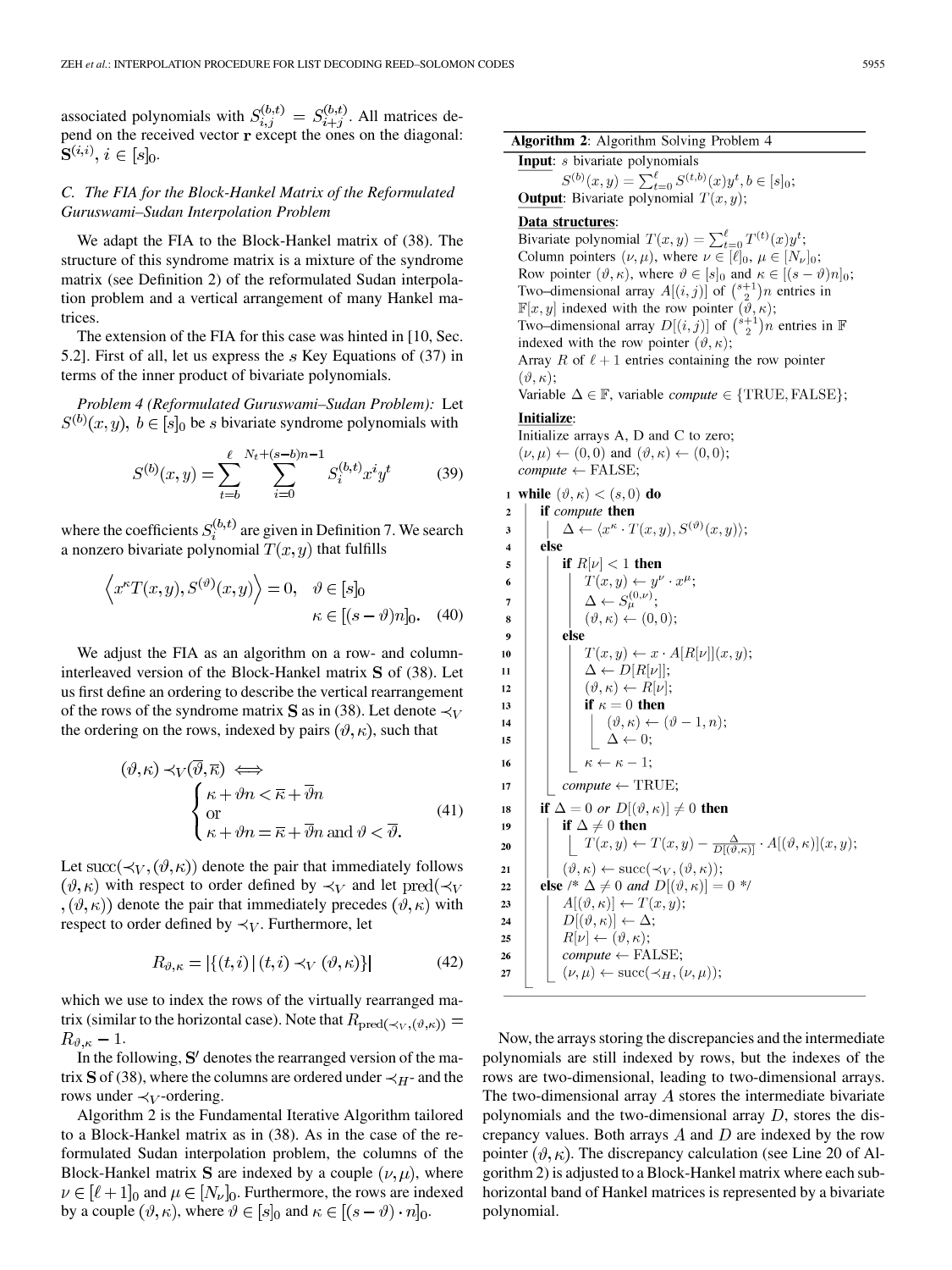The intermediate bivariate connection polynomial  $T^{(\vartheta,\kappa)}(x)$ of Algorithm 2 examining the  $\kappa$ th row and the  $\mu$ th column of the  $(\nu, \vartheta)$ th submatrix  $S^{(\nu, \vartheta)}$ , gives us the vanishing linear combination of the submatrix consisting of the first  $R_{\vartheta,\kappa}$  rows and the first  $C_{\nu,\mu}$  columns of the rearranged syndrome matrix  $S'$ .

The row pointer of the subblock  $||S^{(\nu,0)}S^{(\nu,1)} \cdots S^{(\nu,s-1)}||^T$ is stored in the array  $R[\nu]$ . Note that  $\ell + 1$  row pointers of the form  $(\vartheta, \kappa)$  need to be stored.

The adjusted initialization rule of Algorithm 2 examining the Block-Hankel syndrome matrix as defined in (38) is stated in the following proposition (see Line 16, 21, and 27 of Algorithm 2).

*Proposition 5 (Initialization Rule):* Assume Algorithm 2 examines column  $(\nu, \mu)$  of a Block-Hankel syndrome matrix **S** as defined in  $(38)$  or equivalently the s bivariate polynomials  $S^{(0)}(x, y), S^{(1)}(x, y), \ldots, S^{(s-1)}(x, y)$  of Problem 4. Assume that a true discrepancy is obtained. Let  $(\overline{\nu}, \overline{\mu}) = \text{succ}(\prec_H$  $(\nu, \mu)$  and let  $(\vartheta, \kappa)$  be the previously stored value for the index of the last reached row in the submatrix of index  $\overline{\nu}$ , and let  $T(x, y)$  be the bivariate polynomial stored for that row. If  $(\overline{\vartheta}, \overline{\kappa}) = \text{pred}(\prec_V, (\vartheta, \kappa))$ , we can start examining column  $(\overline{\nu}, \overline{\mu})$  of **S** at row  $(\overline{\vartheta}, \overline{\kappa})$  with the initial value  $\overline{T}(x, y) = x$ .  $T(x, y)$ .

*Proof:* In terms of the inner product (see Definition 4), we have

$$
\left\langle x^{i_1} T(x,y), S^{(i_2)}(x,y) \right\rangle = 0, \quad \forall (i_2, i_1) \prec_V (\overline{\vartheta}, \overline{\kappa}). \quad (43)
$$

Let us write  $T(x,y) = \sum_{t=0}^{\nu} \sum_{i=0}^{\mu} T_i^{(t)} x^j y^t$  and , with  $T_i^{(i)} = T_{i-1}^{(i)}$ , for  $j > 0$ , and  $\overline{T}_0^{(t)} = 0$ . Due to the structure of the Block-Hankel matrix **S**, we have the following identities:

$$
x^{i_1} \overline{T}(x, y), S^{(i_2)}(x, y) \rangle
$$
  
\n
$$
= \sum_{t=0}^{\overline{\nu}} \sum_{j=1}^{\overline{\mu}+1} \overline{T}_j^{(t)} \cdot S_{i_1, j}^{(i_2, t)}
$$
  
\n
$$
= \sum_{t=0}^{\overline{\nu}} \sum_{j=1}^{\overline{\mu}+1} T_{j-1}^{(t)} \cdot S_{i_1, j}^{(i_2, t)}
$$
  
\n
$$
= \sum_{t=0}^{\overline{\nu}} \sum_{j=0}^{\overline{\mu}} T_j^{(t)} \cdot S_{i_1, j+1}^{(i_2, t)}
$$
  
\n
$$
= \sum_{t=0}^{\overline{\nu}} \sum_{j=0}^{\overline{\mu}} T_j^{(t)} \cdot S_{i_1+1, j}^{(i_2, t)} \quad (Hankel)
$$
  
\n
$$
= \left\langle x^{i_1+1} T(x, y), S^{(i_2)}(x, y) \right\rangle
$$

which is zero for every  $(i_2, i_1) \prec_V (\overline{\vartheta}, \overline{\kappa})$ .

*Theorem 3 (Algorithm 2):* Let **S** be the  $\binom{s+1}{2}n \times \sum_{t=0}^{l} N_t$ syndrome Block-Hankel matrix of the reformulated Guruswami–Sudan interpolation problem as in (38) and let  $S^{(b)}(x, y), b \in [s]_0$  be the corresponding bivariate syndrome

polynomials as defined in Problem 4. Then Algorithm 2 outputs a bivariate polynomial  $T(x, y)$ , such that

$$
\left\langle x^{\kappa} T(x, y), S^{(\vartheta)}(x, y) \right\rangle = 0, \quad \vartheta \in [s]_0,
$$
  

$$
\kappa \in [(s - \vartheta)n]_0.
$$

The time complexity of Algorithm 2 is  $\mathcal{O}(\ell s^4 n^2)$ .

*Proof:* The correctness is as usual, considering that we deal with the row- and column-permuted version  $S'$  of the Block-Hankel matrix S and that the initialization rule is correct.

In the following, we analyze the complexity of Algorithm 2. As in Section IV, we describe the state of Algorithm 2 with the following triple:

$$
((\nu,\mu),([\vartheta,\kappa]_0,[\vartheta,\kappa]_1,\ldots,[\vartheta,\kappa]_\ell),\delta)
$$
 (44)

where  $(\nu, \mu)$  is the current column pointer of Algorithm 2, when examining the  $\mu$ th column of the horizontal band of s vertically arranged Hankel matrices  $||S^{(\nu,0)}S^{(\nu,1)} \cdots S^{(\nu,s-1)}||^T$ . The index  $[\vartheta,\kappa]_{\nu}$  is the last considered row in the horizontal band of s submatrices  $\|\mathbf{S}^{(\nu,0)}\mathbf{S}^{(\nu,1)}\cdots\mathbf{S}^{(\nu,s-1)}\|^T$ . These values are stored in the array R of Algorithm 2. As for Algorithm 1,  $\delta$ denotes the number of already encountered true discrepancies. Assume  $(\nu, \mu)$  is the current column pointer of Algorithm 2. The same two cases as before can happen.

1) Either, there is no true discrepancy, then Algorithm 2 remains in the same column  $(\nu, \mu)$  of the submatrices  $\|\mathbf{S}^{(\nu,0)}\mathbf{S}^{(\nu,1)}\cdots\mathbf{S}^{(\nu,s-1)}\|^T$  and the triple becomes

$$
((\nu,\mu),([\vartheta,\kappa]_0,[\vartheta,\kappa]_1,\ldots,[\vartheta,\kappa]_\nu\leftarrow \text{next}[\prec_V,([\vartheta,\kappa]_\nu)],\ldots,[\vartheta,\kappa]_\ell),\delta)
$$

2) Or, a true discrepancy is encountered and the triple becomes

$$
\begin{aligned} ((\overline{\nu}, \overline{\mu}),([\vartheta,\kappa]_0, [\vartheta,\kappa]_1, \dots \\ & [\vartheta,\kappa]_{\overline{\nu}} \leftarrow \text{prev}[\prec_V, ([\vartheta,\kappa]_{\overline{\nu}})], \dots, [\vartheta,\kappa]_{\ell}), \delta + 1) \end{aligned}
$$

where  $(\overline{\nu}, \overline{\mu}) \leftarrow \text{succ}(\prec_H, (\nu, \mu))$ . In both cases, the sum Iter of the triple is

$$
\text{Iter} = C_{\nu,\mu} + \left(\sum_{t \in [\ell+1]_0} R_{[\vartheta,\kappa]_t}\right) + \delta \tag{45}
$$

when Algorithm 2 examines the  $(\nu, \mu)$ th column of the Block-Hankel matrix  $S$  of (38) and it increases by one in each iteration. The initial value of Iter is zero, and the final value can be bounded by

$$
\begin{aligned} \n\text{Iter} &\leq \binom{s+1}{2} n + \sum_{t=0}^{\ell} \binom{s+1}{2} n + \binom{s+1}{2} n \\ \n&\leq \mathcal{O}(\ell s^2 n). \n\end{aligned}
$$

The number of iterations of Algorithm 2 is bounded by  $\mathcal{O}(\ell s^2 n)$ .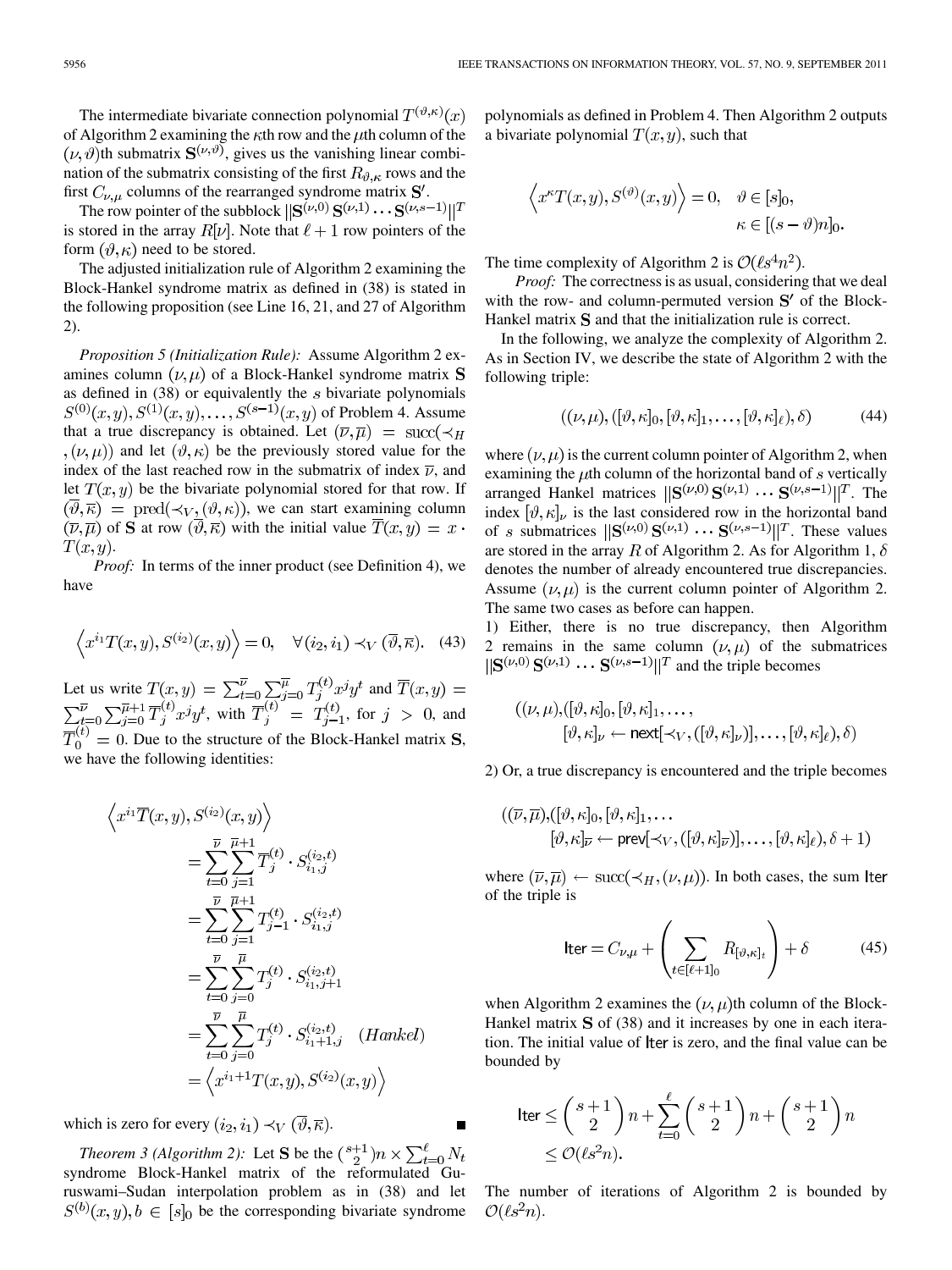

Fig. 3. Illustration of the row pointer  $(\vartheta, \kappa)$  of Algorithm 2 applied to a 48  $\times$  50 Block-Hankel matrix S. The matrix consists of two vertically arranged bands of five horizontally arranged Hankel matrices. The first band consists of 32 rows and the second one of 16. The plotted matrix S' consists of the rearranged columns and rows of the matrix **S** under  $\prec_{H}$ -respective  $\prec_{V}$ -ordering. The mixture of rows of the two vertical lines starts in line 16 (marked by the dotted horizontal line). The five zig-zag lines  $S^{(\vartheta,0)}, S^{(\vartheta,1)}, \ldots, S^{(\vartheta,4)}$  trace the row pointer for the five subblocks  $\|\mathbf{S}^{(0,0)}\mathbf{S}^{(1,0)}\|^{T}, \|\mathbf{S}^{(1,0)}\mathbf{S}^{(1,1)}\|^{T}, \ldots, \|\mathbf{S}^{(4,0)}\mathbf{S}^{(4,1)}\|^{T}$  of two vertically arranged Hankel matrices.

This gives a total of  $\mathcal{O}(\ell s^4 n^2)$ , since the discrepancy calculation requires  $\mathcal{O}(s^2n)$ .

## *D. Example: Guruswami–Sudan Decoding of a Generalized Reed–Solomon Code With Adapted FIA*

We consider the case of multiplicity  $s = 2$  for the  $GRS(16, 4)$  code. The corresponding list size is  $\ell = 4$ . The decoding radius is now  $\tau = 8$ . The degrees of the univariate polynomials  $Q^{(t)}(x)$  are  $(N_0, N_1, N_2, N_3, N_4) = (16, 13, 10, 7, 4)$ .

The Block-Hankel syndrome matrix S

**College** 

$$
\mathbf{S} = \left( \begin{matrix} \mathbf{S}^{(0,0)} & \mathbf{S}^{(0,1)} & \mathbf{S}^{(0,2)} & \mathbf{S}^{(0,3)} & \mathbf{S}^{(0,4)} \\ \mathbf{0} & \mathbf{S}^{(1,1)} & \mathbf{S}^{(1,2)} & \mathbf{S}^{(1,3)} & \mathbf{S}^{(1,4)} \end{matrix} \right)
$$

is a  $(3n = 48) \times (\sum_{t=0}^{4} N_t = 50)$  matrix. It consists of nine nonzero Hankel matrices and one all-zero matrix  $S^{(1,0)}$  arranged in two horizontal bands of five Hankel matrices. The values of the row pointer  $(\vartheta, \kappa)$  of Algorithm 2 for the Block-Hankel matrix are traced in Fig. 3. The five zig-zag lines  $S^{(\vartheta,0)}, S^{(\vartheta,1)}, \ldots, S^{(\vartheta,4)}$  in Fig. 3 trace the row pointer  $(\vartheta, \kappa)$ , when Algorithm 2 examines the five subblocks  $\|\mathbf{S}^{(0,0)}\mathbf{S}^{(1,0)}\|^T$ ,  $\|\mathbf{S}^{(0,1)}\mathbf{S}^{(1,1)}\|^T$ , ...,  $\|\mathbf{S}^{(0,4)}\mathbf{S}^{(1,4)}\|^T$ . In Table II, the column  $C_{\nu,\mu}$  and the column pointer  $(\nu,\mu)$  according to  $\prec_H$  for the syndrome matrix of the  $\mathcal{GRS}(16,4)$ code are listed. Additionally to the horizontal ordering  $\prec_H$  of the columns (as in the Sudan case), now the rows are ordered according to  $\prec_V$ . The row-index  $R_{\vartheta,\kappa}$  and the row pointer  $(\vartheta, \kappa)$  are shown in Table III. Let us consider three cases, where a true discrepancy in Algorithm 2 occurred. The first case are the most left two points in Fig. 3. The value of the column pointer  $(\nu, \mu)$  is (0, 2) and (0, 3). Algorithm 3 examines the first band of the two Hankel matrices  $\|\mathbf{S}^{(0,0)}\mathbf{S}^{(1,0)}\|^T$  traced by line  $S^{(\vartheta,0)}$ . For the first pair no columns were virtually interchanged and the horizontal distance is one.

The second two points with the values of the column pointer (0, 5) and (0, 6) indicate a true discrepancy of Algorithm 3, when

TABLE II COLUMN-INDEX  $C_{\nu,\mu}$  and Column Pointer  $(\nu,\mu)$  for the Block-Hankel SYNDROME MATRIX OF A  $\mathcal{GRS}(16,4)$  CODE WITH MULTIPLICITY  $s=2$ AND LIST SIZE  $\ell\,=\,4$ 

|                             | Column $C_{\nu,\mu}$ and |    |       |    |        |    |        |    |        |
|-----------------------------|--------------------------|----|-------|----|--------|----|--------|----|--------|
| Column pointer $(\nu, \mu)$ |                          |    |       |    |        |    |        |    |        |
| 0                           | (0,0)                    | 10 | (1,3) | 20 | (2,3)  | 30 | (0,12) | 40 | (0,14) |
| 1                           | (0,1)                    | 11 | (2,0) | 21 | (3,0)  | 31 | (1,9)  | 41 | (1,11) |
| $\overline{2}$              | (0,2)                    | 12 | (0,7) | 22 | (0,10) | 32 | (2,6)  | 42 | (2,8)  |
| 3                           | (0,3)                    | 13 | (1,4) | 23 | (1,7)  | 33 | (3,3)  | 43 | (3,5)  |
| 4                           | (1,0)                    | 14 | (2,1) | 24 | (2,4)  | 34 | (4,0)  | 44 | (4,2)  |
| 5                           | (0,4)                    | 15 | (0,8) | 25 | (3,1)  | 35 | (0,13) | 45 | (0.15) |
| 6                           | (1,1)                    | 16 | (1,5) | 26 | (0,11) | 36 | (1,10) | 46 | (1,12) |
| 7                           | (0,5)                    | 17 | (2,2) | 27 | (1,8)  | 37 | (2,7)  | 47 | (2,9)  |
| 8                           | (1,2)                    | 18 | (0,9) | 28 | (2,5)  | 38 | (3,4)  | 48 | (3,6)  |
| 9                           | (0,6)                    | 19 | (1,6) | 29 | (3,2)  | 39 | (4,1)  | 49 | (4,3)  |

TABLE III ROW-INDEX  $R_{\vartheta,\kappa}$  and ROW POINTER  $(\vartheta,\kappa)$  of Algorithm 2 for BLOCK-HANKEL SYNDROME MATRIX OF A  $\mathcal{GRS}(16,4)$  Code With MULTIPLICITY  $s = 2$  and LIST SIZE  $\ell = 4$ 

| Row $R_{\vartheta,\kappa}$ and           |              |  |  |  |  |
|------------------------------------------|--------------|--|--|--|--|
| <b>Row pointer</b> $(\vartheta, \kappa)$ |              |  |  |  |  |
| 0 - 16                                   | $(0.0 - 16)$ |  |  |  |  |
| 17                                       | (1,0)        |  |  |  |  |
| 18                                       | (0,17)       |  |  |  |  |
| 19                                       | (1,1)        |  |  |  |  |
| 20                                       | (0.18)       |  |  |  |  |
|                                          |              |  |  |  |  |
| 46                                       | (0.31)       |  |  |  |  |
| 47                                       | (1,15)       |  |  |  |  |

the second band of the two Hankel matrices  $\|\mathbf{S}^{(0,1)}\mathbf{S}^{(1,1)}\|^T$  is examined. The values are traced by the line  $S^{(\vartheta,1)}$  in Fig. 3. For the second pair  $((0, 5), (0, 6))$ , the columns of the first and second vertical band of Hankel matrices are mixed and, therefore, the horizontal distance is two.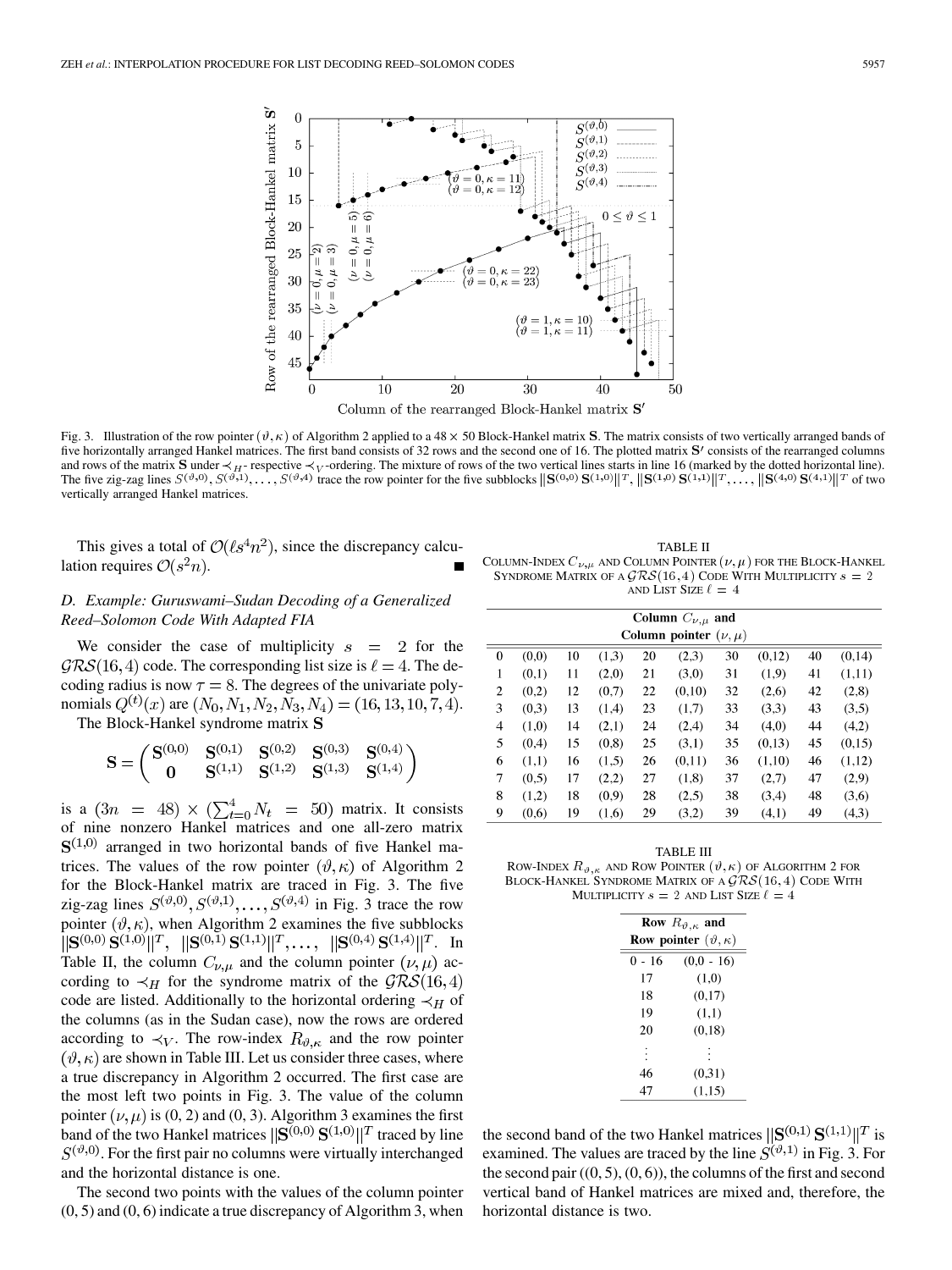The third considered case, where a true discrepancy occurs, are the most right two points in Fig. 3 indicated by values (1, 10) and (1, 11) of the row pointer  $(\vartheta, \kappa)$ . Algorithm 2 examines the band of the two Hankel matrices  $\|\mathbf{S}^{(0,3)}\mathbf{S}^{(1,3)}\|^T$  and restarts (at the point  $(1, 10)$ ) with the previous stored value of the row pointer (at (1, 11)). In between four other horizontal bands of matrices were examined.

#### VI. CONCLUSION

We reformulated the Guruswami–Sudan interpolation conditions (for a multiplicity higher than one) for Generalized Reed–Solomon codes into a set of univariate polynomial equations, which can partially be seen as Extended Key Equations. The obtained set of homogeneous linear equations has a Block-Hankel structure. We adapted the Fundamental Iterative Algorithm of Feng and Tzeng to this special structure and achieved a significant reduction of the time complexity.

As mentioned in Note 2, the set of equations can be further reduced, under the observation that the diagonal terms are constant, i.e., they do not depend on the received word. This reduction leads to a loss of the Block-Hankel structure and therefore would destroy the quadratic complexity. We note that Beelen and Høholdt [34] mentioned this reduction for the Guruswami–Sudan interpolation step for Algebraic Geometric codes, to get a smaller interpolation problem, but the system does not appear to be Block-Hankel.

We conclude that we identified the quantity  $|(s\tau)/d|$  (see Note 2) without having found an interpretation of that number.

#### ACKNOWLEDGMENT

The authors thank V. Sidorenko and M. Bossert for fruitful discussions. They thank the anonymous referees for their valuable comments that improved the presentation of this paper.

#### **REFERENCES**

- [1] D. Augot and A. Zeh, "On the Roth and Ruckenstein equations for the Guruswami–Sudan algorithm," in *Proc. IEEE Int. Symp. Inf. Theory (ISIT 2008)*, 2008, pp. 2620–2624 [Online]. Available: http://dx.doi. org/10.1109/ISIT.2008.4595466
- [2] A. Zeh, C. Gentner, and M. Bossert, "Efficient list-decoding of Reed–Solomon codes with the fundamental iterative algorithm," in *Proc. Inf. Theory Workshop (ITW 2009)*, Oct. 2009 [Online]. Available: http://dx.doi.org/10.1109/ITW.2009.5351241
- [3] V. Guruswami and M. Sudan, "Improved decoding of Reed–Solomon and algebraic-geometry codes," *IEEE Trans. Inf. Theory* vol. 45, no. 6, pp. 1757–1767, 1999 [Online]. Available: http://ieeexplore.ieee.org/ xpls/abs\_all.jsp?arnumber=782097
- [4] V. Guruswami*, List Decoding of Error-Correcting Codes*, ser. Lecture Notes in Computer Science. New York: Springer, 2004, no. 3282.
- [5] V. Guruswami*, Algorithmic Results in List Decoding*. New York: Now, Jan. 2007.
- [6] M. Sudan, "Decoding of Reed–Solomon codes beyond the error-correction bound," *J. Complex.* vol. 13, no. 1, pp. 180–193, Mar. 1997 [Online]. Available: http://dx.doi.org/10.1006/jcom.1997.0439
- [7] I. S. Reed and G. Solomon, "Polynomial codes over certain finite fields," *J. Soc. Indust. Appl. Math.* vol. 8, no. 2, pp. 300–304, 1960 [Online]. Available: http://dx.doi.org/10.1137/0108018
- [8] R. Koetter, "On algebraic decoding of algebraic-geometric and cyclic codes," Ph.D. dissertation, Univ. Linköping, , 1996.
- [9] R. M. Roth and G. Ruckenstein, "Efficient decoding of Reed–Solomon codes beyond half the minimum distance," *IEEE Trans. Inf. Theory* vol. 46, no. 1, pp. 246–257, 2000 [Online]. Available: http://ieeexplore.ieee. org/xpls/abs\_all.jsp?arnumber=817522
- [10] G. Ruckenstein, "Error decoding strategies for algebraic codes" Ph.D. dissertation, The Technion, Haifa, Israel, 2001 [Online]. Available: http://www.cs.technion.ac.il/users/wwwb/cgi-bin/tr-info.cgi/2001/ PHD/PHD-2001-01
- [11] M. Alekhnovich, "Linear diophantine equations over polynomials and soft decoding of Reed–Solomon codes," *IEEE Trans. Inf. Theory* vol. 51, no. 7, pp. 2257–2265, 2005 [Online]. Available: http://ieeexplore. ieee.org/xpls/abs\_all.jsp?arnumber=1459042
- [12] P. Trifonov, "Efficient interpolation in the Guruswami–Sudan algorithm," *IEEE Trans. Inf. Theory* vol. 56, no. 9, pp. 4341–4349, Sep. 2010 [Online]. Available: http://dx.doi.org/10.1109/TIT.2010. 2053901
- [13] S. Sakata, H. F. Mattson, T. Mora, and T. R. N. Rao, Eds., "Finding a minimal polynomial vector set of a vector of nD arrays," in *Proc. Appl. Algebra, Algebraic Algorithms and Error-Correcting Codes (AAECC'91)*, Berlin, Germany, Oct. 1991, vol. 539, pp. 414–425 [Online]. Available: http://dx.doi.org/10.1007/3-540-54522-0\_129, ser. LNCS, Springer, [Online]. Available:
- [14] S. Sakata, "On fast interpolation method for Guruswami–Sudan list decoding of one-point algebraic-geometry codes," in *Applied Algebra, Algebraic Algorithms and Error-Correcting Codes*, ser. Lecture Notes in Comput. Sci., S. Boztaş and I. E. Shparlinski, Eds. Berlin, Germany: Springer, Oct. 2001, vol. 2227, ch. 18, pp. 172–181 [Online]. Available: http://dx.doi.org/10.1007/3-540-45624-4\_18
- [15] G. L. Feng and K. K. Tzeng, "A generalization of the Berlekamp-Massey algorithm for multisequence shift-register synthesis with applications to decoding cyclic codes," *IEEE Trans. Inf. Theory* vol. 37, no. 5, pp. 1274–1287, 1991 [Online]. Available: http://ieeexplore.ieee. org/xpls/abs\_all.jsp?arnumber=133246
- [16] E. R. Berlekamp*, Algebraic Coding Theory*. New York: McGraw-Hill, 1968.
- [17] J. Massey, "Shift-register synthesis and BCH decoding," *IEEE Trans. Inf. Theory* vol. 15, no. 1, pp. 122–127, Jan. 2003 [Online]. Available: http://ieeexplore.ieee.org/xpls/abs\_all.jsp?arnumber=1054260
- [18] P. Beelen and T. Høholdt, "A syndrome formulation of the interpolation step in the Guruswami–Sudan algorithm," in *ICMCTA*, ser. Lecture Notes in Comput. Sci., A. I. Barbero, Ed. New York: Springer, 2008, vol. 5228, pp. 20–32 [Online]. Available: http://dx.doi.org/10. 1007/978-3-540-87448-5\_3
- [19] P. Beelen and K. Brander, "Key equations for list decoding of Reed–Solomon codes and how to solve them," *J. Symbol. Computat.*, vol. 45, no. 7, pp. 773–786, Jul. 2010.
- [20] E. R. Berlekamp and L. Welch, "Error Correction of Algebraic Block Codes," U.S. Patent Number 4 633 470.
- [21] F. J. MacWilliams and N. J. A. Sloane*, The Theory of Error-Correcting Codes (North-Holland Mathematical Library)*. Amsterdam: North Holland, Jun. 1988.
- [22] R. Roth*, Introduction to Coding Theory*. Cambridge, U.K.: Cambridge Univ. Press, Mar. 2006.
- [23] H. Hasse, "Theorie der höheren Differentiale in einem algebraischen Funktionenkörper mit vollkommenem Konstantenkörper bei beliebiger Charakteristik," *J. Reine Angew. Math.*, vol. 175, pp. 50–54, 1936.
- [24] P. Gemmell and M. Sudan, "Highly resilient correctors for polynomials," *Inf. Process. Lett.*, vol. 43, no. 4, pp. 169–174, Sep. 1992.
- [25] T. Yaghoobian and I. F. Blake, "Two new decoding algorithms for Reed–Solomon codes," *Applicable Algebra in Eng., Commun. Comput.* vol. 5, no. 1, pp. 23–43, Jan. 1994 [Online]. Available: http://dx.doi. org/10.1007/BF01196623
- [26] D. Dabiri and I. F. Blake, "Fast parallel algorithms for decoding Reed–Solomon codes based on remainder polynomials," *IEEE Trans. Inf. Theory* vol. 41, no. 4, pp. 873–885, 1995 [Online]. Available: http://dx.doi.org/10.1109/18.391235
- [27] J. Justesen and T. Hoholdt*, A Course in Error-Correcting Codes (EMS Textbooks in Mathematics)*. Zürich, Switzerland: Eur. Math. Soc., Feb. 2004.
- [28] Y. Sugiyama, M. Kasahara, S. Hirasawa, and T. Namekawa, "A method for solving key equation for decoding goppa codes," *Inf. Contr.*, vol. 27, no. 1, pp. 87–99, 1975.
- [29] J. Dornstetter, "On the equivalence between Berlekamp's and Euclid's algorithms," *IEEE Trans. Inf. Theory* vol. 33, no. 3, pp. 428–431, 1987 [Online]. Available: http://ieeexplore.ieee.org/xpls/abs\_all.jsp?arnumber=1057299
- [30] A. E. Heydtmann and J. M. Jensen, "On the equivalence of the Berlekamp-Massey and the Euclidean algorithms for decoding," *IEEE Trans. Inf. Theory* vol. 46, no. 7, pp. 2614–2624, 2000 [Online]. Available: http://dx.doi.org/10.1109/18.887869